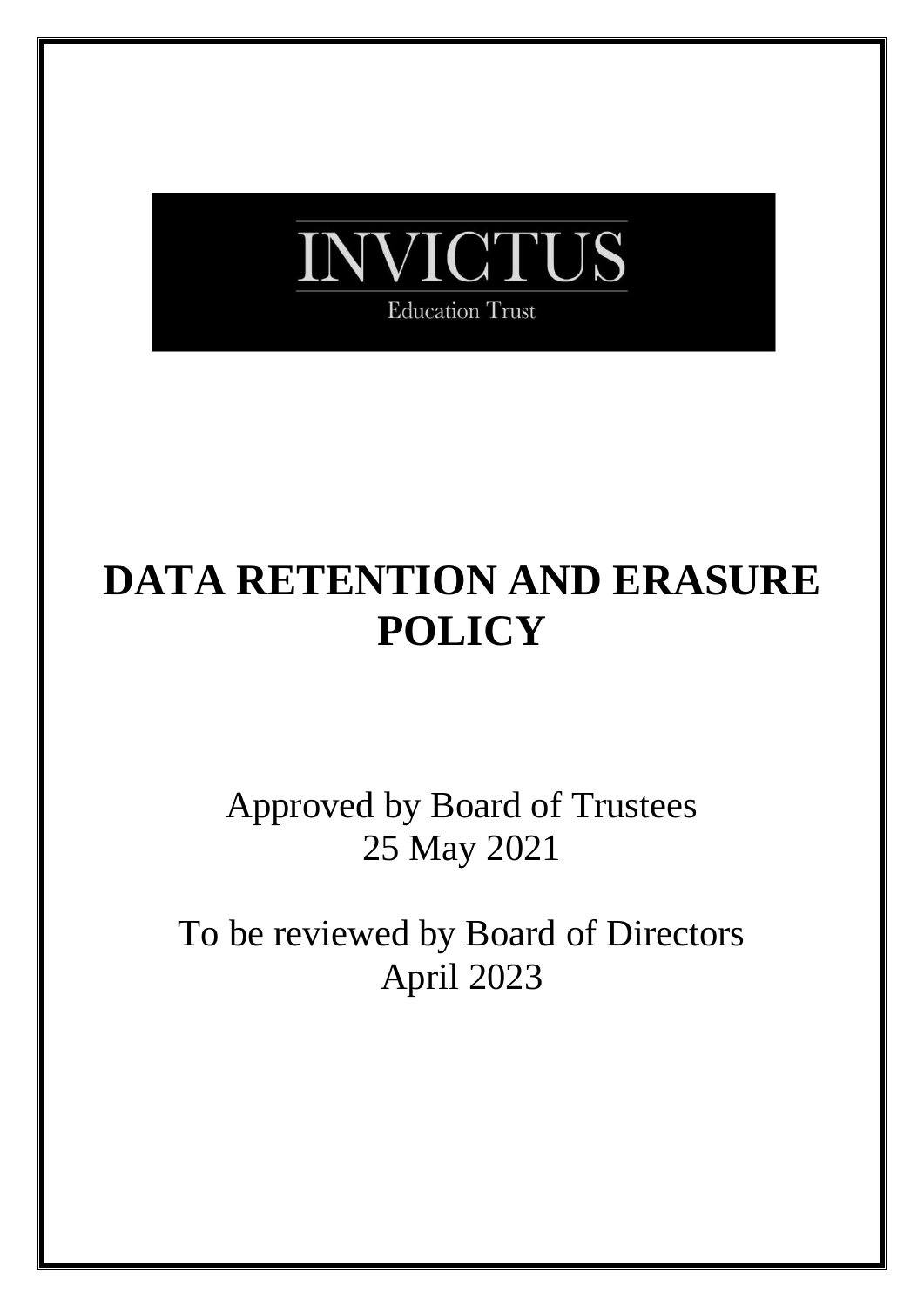# **Document Provenance**

| <b>Data Retention &amp; Erasure Policy</b> |                                       |  |  |  |
|--------------------------------------------|---------------------------------------|--|--|--|
| Committee Approval Level                   | <b>Board of Trustees</b>              |  |  |  |
| Policy Author/Responsibility               | Chief Operating Officer – Julie Duern |  |  |  |
| <b>Policy First Implemented</b>            | <b>July 2018</b>                      |  |  |  |
| <b>Frequency of Review</b>                 | Every 2 Years                         |  |  |  |
| <b>Next Review Date</b>                    | April 2021                            |  |  |  |
| <b>Policy Approved by Committee</b>        | 25 May 2021                           |  |  |  |
| <b>Next Review Date</b>                    | April 2023                            |  |  |  |

# **Contents Page**

| 1. Policy Statement                           | $\overline{2}$                                  |  |  |
|-----------------------------------------------|-------------------------------------------------|--|--|
| 2. Purpose                                    |                                                 |  |  |
| 3. Scope                                      | $\begin{array}{c} 2 \\ 3 \\ 3 \\ 3 \end{array}$ |  |  |
| 4. General Data Protection Regulations (GDPR) |                                                 |  |  |
| 5. Objectives                                 |                                                 |  |  |
| 6. Guidelines & Procedures                    | $\overline{4}$                                  |  |  |
| 6.1 Retention Period Protocols                | 5                                               |  |  |
| 6.2 Designated Owners                         | 5                                               |  |  |
| 6.3 Document Classification                   | 5                                               |  |  |
| 6.4 Suspension of Record Disposal             | 6                                               |  |  |
| 6.5 Storage and Access of Records             |                                                 |  |  |
| 7. Expiration of Retention Periods            | 7                                               |  |  |
| 7.1 Destruction/Disposal of Records           | 7                                               |  |  |
| 7.1.1 Paper Records                           | 7                                               |  |  |
| 7.1.2 Electronic Records                      | $\boldsymbol{7}$                                |  |  |
| 7.1.3 Internal Correspondence                 | 8                                               |  |  |
| 8. Erasure                                    | 8                                               |  |  |
| 8.1 Special Category Data                     | 9                                               |  |  |
| 9. Compliance $&$ Monitoring                  | 10                                              |  |  |
| 10. Responsibilities                          | 10                                              |  |  |
| 11. Retention Period                          |                                                 |  |  |
| 12. Monitoring & Review of Policy             | 10                                              |  |  |
| 13. Retention Register                        | 11                                              |  |  |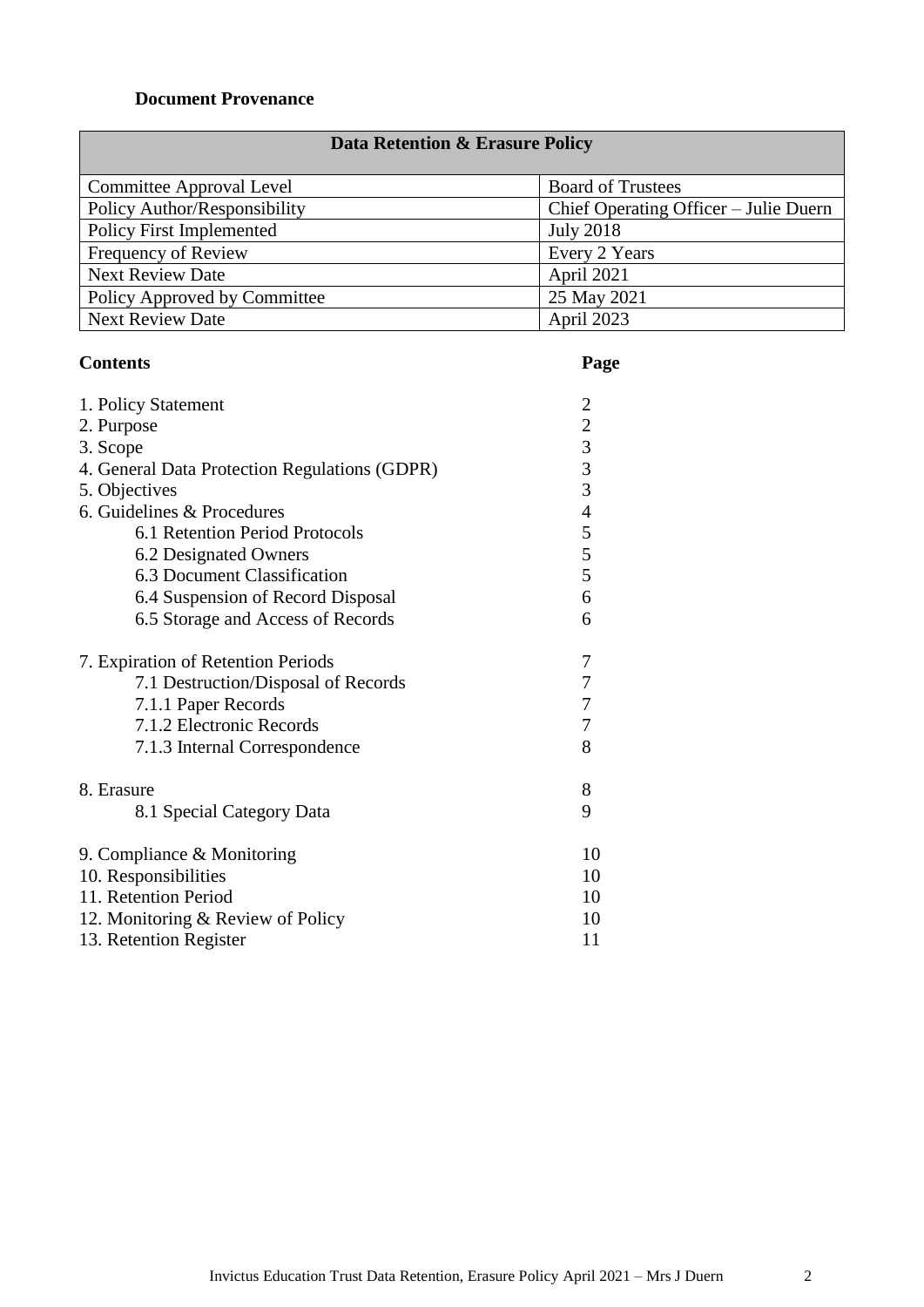#### **1. POLICY STATEMENT**

**Invictus Education Trust** recognises and understands that the efficient management of its data and records is necessary to support its core educational and business functions, to comply with its legal, statutory and regulatory obligations, to ensure the protection of personal information and to enable the effective management of the Trust.

This policy and related documents, meet the standards and expectations set out by contractual and legal requirements, and has been developed to meet the best practices of business records management, with the direct aim of ensuring a robust and structured approach to document control and systems.

#### **Effective and adequate records and data management is necessary to:**

- Ensure that the Trust conducts itself in a structured, efficient and accountable manner
- Ensure that the Trust realises best value through improvements in the quality and flow of information and greater coordination of records and storage systems
- To support core educational and business functions and providing evidence of conduct and the appropriate maintenance of associated tools, resources and outputs to clients, third parties and regulatory authorities.
- Meet legislative, statutory and regulatory requirements
- Deliver services to staff, students, parents and stakeholders in a consistent and equitable manner
- Assist in document policy formation and managerial decision making
- Provide continuity in the event of a disaster
- Protect the interests of the Trust and the rights of employees, students, parents and clients and present/future stakeholders
- The protection of personal information and data subject rights
- Avoid inaccurate or misleading data and minimise risks to personal information
- Erase data in accordance with the legislative and regulatory requirements

Information held for longer than is necessary carries additional risk and cost, and can breach data protection rules and principles. The Trust only ever retains records and information for legitimate educational/business reasons and use, and we comply fully with the General Data Protection Regulation (GDPR) Laws and guidance.

#### **2. PURPOSE**

The purpose of this document is to provide the Trust's statement of intent on how it provides a structured and compliant data and records management system, with records defined as all documents, regardless of the format, which facilitate educational/business activities, and are thereafter, retained to provide evidence of transactions and functions.

Such records may be; created, received or maintained in hard copy or in an electronic format, with the overall definition of records management being a field of management responsible for the efficient and systematic control of the creation, receipt, maintenance, use, distribution, storage and disposal of records.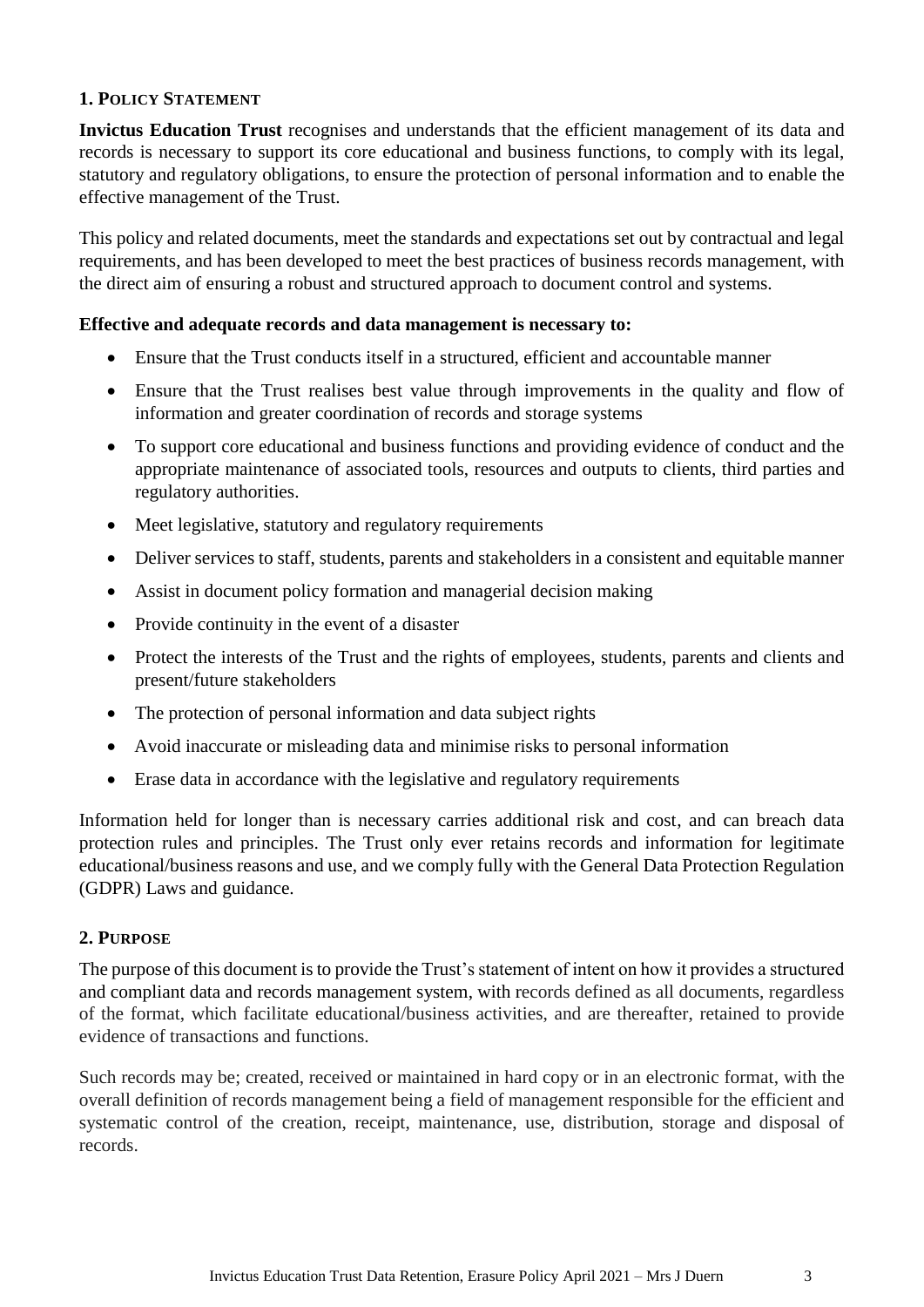# **3. SCOPE**

This policy applies to all staff within the Trust *(meaning permanent, fixed term, and temporary staff, any third-party representatives or sub-contractors, agency workers, volunteers, interns and agents engaged with the Trust),* and pertains to the processing of personal information. Adherence to this policy is mandatory and non-compliance could lead to disciplinary action.

#### **4. GENERAL DATA PROTECTION REGULATION (GDPR)**

The Trust needs to collect personal information about the students, parents/carers, people we employ, companies we work with/ have a business relationship with, in order to effectively and compliantly carry out our everyday educational/business functions and activities. This information can include *(but is not limited to),* name, address, email address, data of birth, IP address, identification number, education records, recruitment information, employment records, medical information, private and confidential information and sensitive information.

In addition, we may occasionally be required to collect and use certain types of personal information to comply with the requirements of the law and/or regulations. However, we are committed to collecting, processing, storing and destroying all information in accordance with the **General Data Protection Regulation**, UK Data Protection Law and any other associated legal or regulatory body rules or codes of conduct that apply to the Trust and/or the information we process and store.

### **Our Data Retention Policy and processes comply fully with the GDPR's fifth Article 5 principle:**

*Personal Data shall be kept in a form which permits; identification of data subjects for no longer than is necessary, for the purposes for which the personal data are processed; personal data may be stored for longer periods, insofar, as the personal data will be processed solely for archiving purposes in the public interest, scientific or historical research purposes or statistical purposes in accordance with Article 89(1) subject to implementation of the appropriate technical and organisational measures required by this Regulation in order to safeguard the rights and freedoms of the data subject ('storage limitation')*

#### **5. OBJECTIVES**

A record is information, regardless of media, created, received, and maintained which evidences the development of, and compliance with, regulatory requirements, business practices, legal policies, financial transactions, administrative activities, business decisions or agreed actions. It is the Trust's objective to implement the necessary records management procedures and systems, which assess and manage the following processes: -

- The creation and capture of records
- Compliance with legal, regulatory and contractual requirements
- The storage of records
- The protection of record integrity and authenticity
- The use of records and the information contained therein
- The security of records
- Access to and disposal of records

Records contain information that is a unique and invaluable resource to the Trust and is an important educational/operational asset. A systematic approach to the management of our records is essential to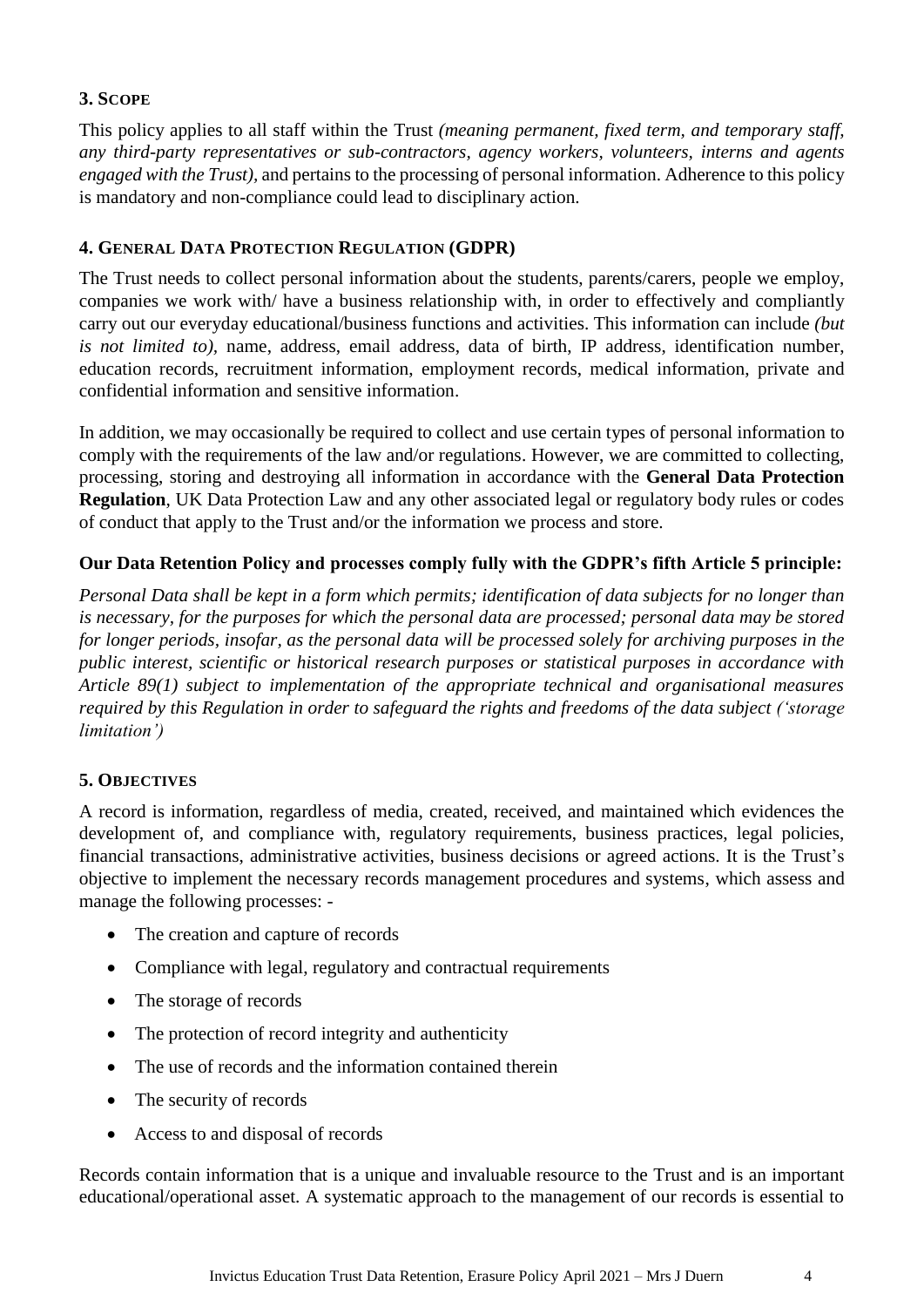protect and preserve the information contained in them, as well as the individuals that such information refers to. Records are also pivotal in the documentation and evidence of all educational/business functions and activities.

#### **The Trust's objectives and principles in relation to Data Retention are to:**

- Ensure that the Trust conducts itself in an orderly, efficient and accountable manner
- Realise best value through improvements in the quality and flow of information and greater coordination of records and storage systems
- Support core educational/business functions and providing evidence of conduct and the appropriate maintenance of associated tools, resources and outputs to clients and third parties
- Meet legislative, statutory and regulatory requirements
- Deliver services to students, parents, staff and stakeholders in a consistent and equitable manner
- Provide continuity in the event of a disaster
- Protect the interests of the organisation and the rights of employees, clients and present/future stakeholders
- Ensure the safe and secure disposal of confidential data and information assets
- Ensure that records and documents are retained for the legal, contractual and regulatory period stated in accordance with each bodies' rules or terms.
- Ensure that no document is retained for longer than is legally or contractually allowed
- Mitigate against risks or breaches in relation to confidential information

#### **6. GUIDELINES & PROCEDURES**

The Trust manage records efficiently and systematically, in a manner consistent with the GDPR requirements, ISO15489 and regulatory Codes of Practice on Records Management. Records management training is mandatory for all staff as part of the Trust's statutory and compliance training programme and this policy is widely disseminated to ensure a standardised approach to data retention and records management.

Records will be created, maintained and retained in order to provide information about and evidence of student's education, staff employment and the Trust's customers and business transactions/activities. Retention schedules will govern the period that records will be retained, and can be found in the *Record Retention Periods* table at the end of this document.

#### **It is our intention to ensure that all records and the information contained therein are:**

- **Accurate** records are always reviewed to ensure that they are a full and accurate representation of the transactions, activities or practices that they document
- **Accessible** records are always made available and accessible when required (*with additional security permissions for selected staff where applicable to the document content*)
- **Complete** records have the content, context and structure required to allow the reconstruction of the activities, practices and transactions that they document
- **Compliant** records always comply with any record keeping legal and regulatory requirements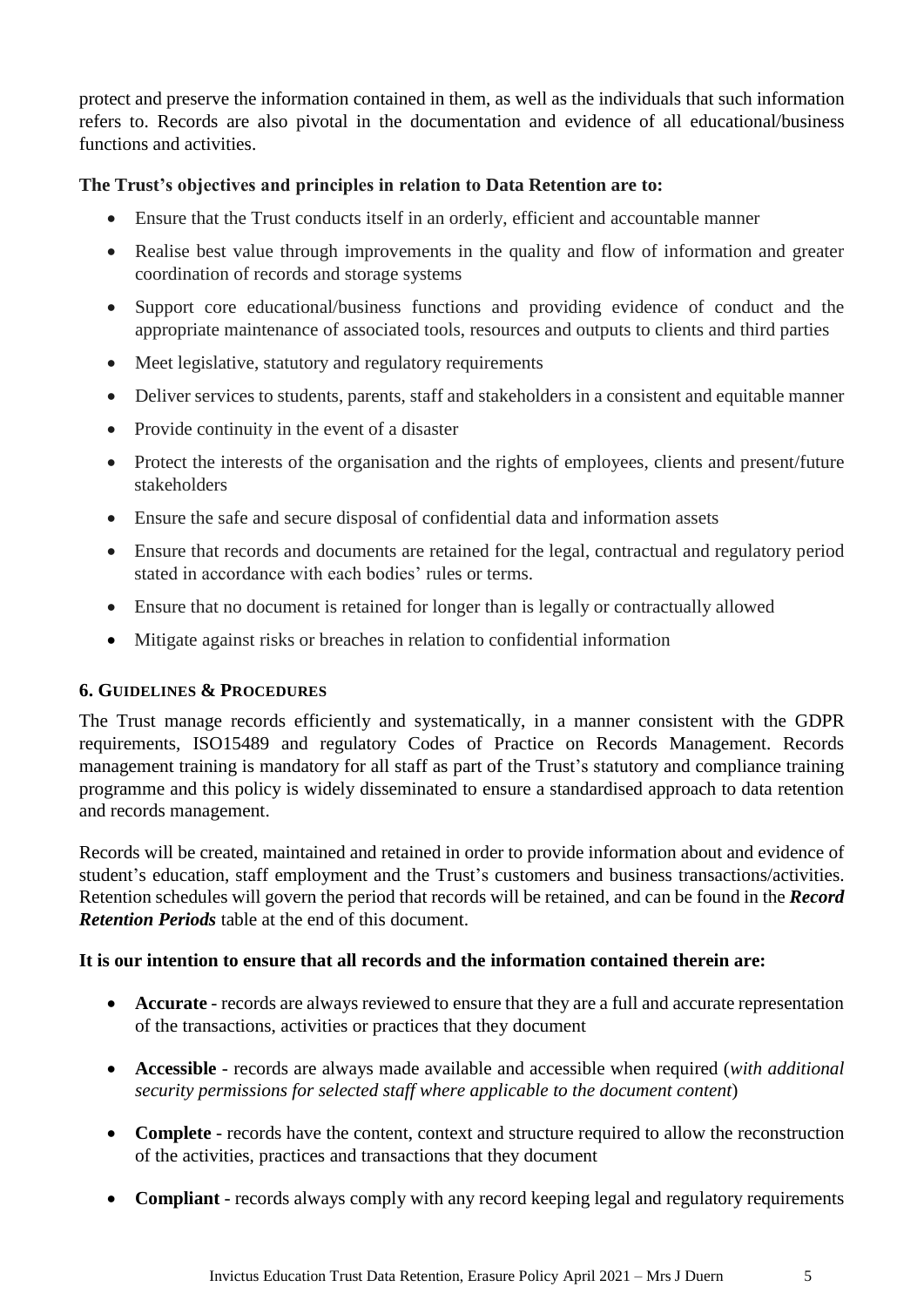• **Monitored** – staff, and system compliance with this Data Retention Policy is regularly monitored to ensure that the objectives and principles are being complied with at all times and that all legal and regulatory requirements are being adhered to.

#### **6.1 RETENTION PERIOD PROTOCOLS**

All records retained during their specified periods are traceable and retrievable. Any file movement, use or access is tracked and logged, including inter-departmental changes. All Trust, student and employee and business information is retained, stored and destroyed in line with legislative and regulatory guidelines.

#### **For all data and records obtained, used and stored within the Trust, we: -**

- Carry out periodical reviews of the data retained, checking purpose, continued validity, accuracy and requirement to retain
- Establish periodical reviews of data retained
- Establish and verify retention periods for the data, with special consideration given in the below areas:
	- o the requirements of the Trust
	- o the type of personal data
	- o the purpose of processing
	- o lawful basis for processing
	- o the categories of data subjects
- Where it is not possible to define a statutory or legal retention period, as per the GDPR requirement, the Trust will identify the criteria by which the period can be determined and provide this to the data subject on request and as part of our standard information disclosures and privacy notices
- Have processes in place to ensure that records pending audit, litigation or investigation are not destroyed or altered
- Transfer paper records and data to an alternative media format in instances of long retention periods (*with the lifespan of the media and the ability to migrate data where necessary always being considered*)

#### **6.2 DESIGNATED OWNERS**

All systems and records have designated owners (Information Asset Owner - IAO) throughout their lifecycle to ensure accountability and a tiered approach to data retention and destruction. IAO, are assigned based on role, business area and level of access to the data required. The designated IAO is recorded on the Retention Register and is fully accessible to all employees. Data and records are never reviewed, removed, accessed or destroyed with the prior authorisation and knowledge of the designated IAO.

#### **6.3 DOCUMENT CLASSIFICATION**

The Trust have detailed Asset Management protocols for identifying, classifying, managing, recording and coordinating the Trust's assets (*including information*) to ensure their security and the continued protection of any confidential data they store or give access to. We utilise an **Information Asset Register** *(IAR)* to document and categorise the assets under our remit, and carry out regular Information Audits to identify, review and document all flows of data within the Trust.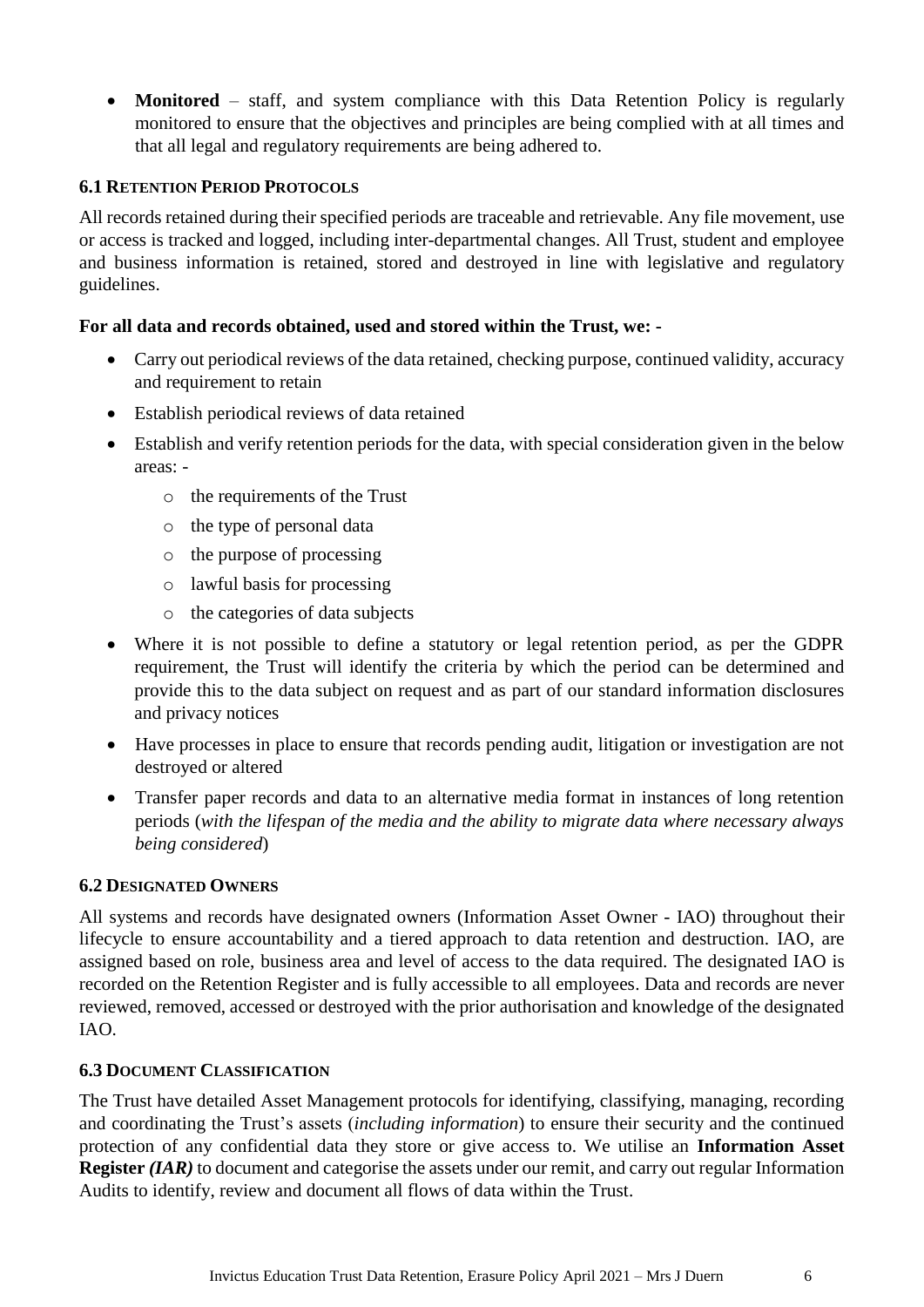The Information Audit enables us to identify, categorise and record all personal information obtained, processed and shared by our Trust in our capacity as a Controller and Processor and has been compiled on a central register which includes: -

- What personal data we hold
- Where it came from
- Who we share it with
- Legal basis for processing it
- What format(s) is it in
- Who is responsible for it?
- Retention periods
- Access level (*i.e. full, partial, restricted etc.*)

Our information audits and registers enable us to assign classifications to all records and data, thus ensuring that we are aware of the purpose, risks, regulations and requirements for all data types.

#### *We utilise 5 main classification types: -*

- 1. **Unclassified** information not of value and/or retained for a limited period where classification is not required or necessary
- 2. **Public** information that is freely obtained from the public and as such, is not classified as being personal or confidential
- 3. **Internal** information that is solely for internal use and does not process external information or permit external access
- 4. **Personal**  information or a system that processes information that belongs to an individual and is classed as personal under the Data Protection Laws
- 5. **Confidential**  private information or systems that must be secured at the highest level and are afforded access restrictions and high user authentication

The classification is used to decide what access restriction needs to be applied and the level of protection afforded to the record or data. The classification along with the asset type, content and description are then used to assess the risk level associated with the information and mitigating action can then be applied.

#### **6.4 SUSPENSION OF RECORD DISPOSAL FOR LITIGATION OR CLAIMS**

If, the Trust, is served with any legal request for records/information, regarding any student, employee or business transaction or becomes the subject of an audit or investigation or we are notified of the commencement of any litigation against the Trust, we will suspend the disposal of any scheduled records until we are able to determine the requirement for any such records as part of a legal requirement.

#### **6.5 STORAGE & ACCESS OF RECORDS AND DATA**

Documents are grouped together by category and then in clear date order when stored and/or archived. Documents are always retained in a secure location, with authorised personnel being the only ones to have access. Once the retention period has elapsed, the documents are either reviewed, archived or confidentially destroyed dependant on their purpose, classification and action type.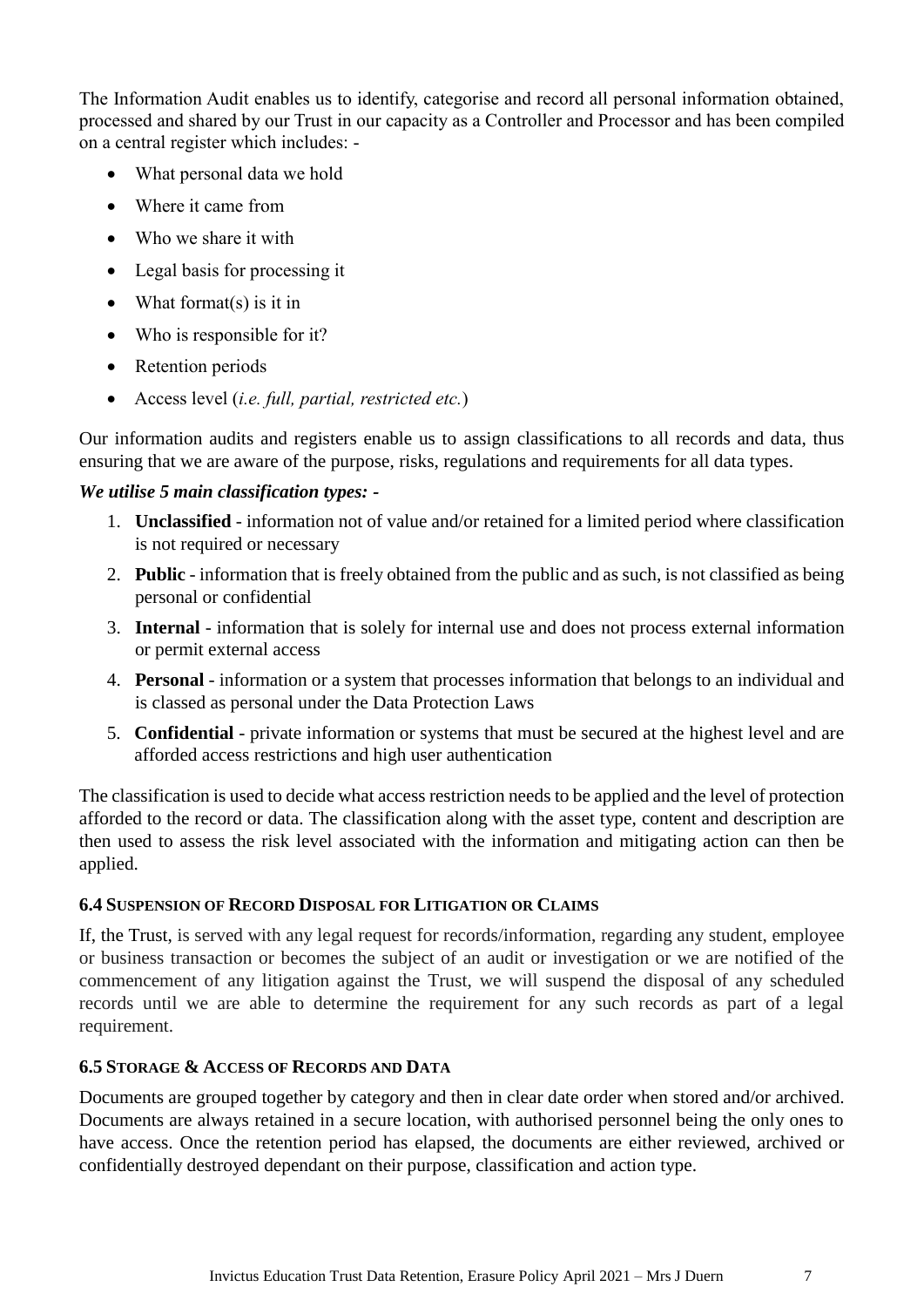#### **7. EXPIRATION OF RETENTION PERIOD**

Once a record or data has reached its designated retention period date, the IAO should refer to the retention register for the action to be taken. Not all data or records are expected to be deleted upon expiration; sometimes it is sufficient to anonymise the data in accordance with the GDPR requirements or to archive records for a further period.

#### **7.1 DESTRUCTION AND DISPOSAL OF RECORDS & DATA**

All information of a confidential or sensitive nature on paper, card, microfiche or electronic media must be securely destroyed when it is no longer required. This ensures compliance with the Data Protection laws and the duty of confidentiality we owe to our students, parents, employees, clients and customers.

The Trust is committed to the secure and safe disposal of any confidential waste and information assets in accordance with our contractual and legal obligations and that we do so in an ethical and compliant manner. We confirm that our approach and procedures comply with the laws and provisions made in the General Data Protection Regulation (GDPR) and that staff are trained and advised accordingly on the procedures and controls in place.

#### **7.1.1 PAPER RECORDS**

The Trust does retain paper based personal information and as such, has a duty to ensure that it is disposed of in a secure, confidential and compliant manner. The Trust utilise onsite shredding and/or a professional shredding/disposal service to dispose of all paper materials.

Employee shredding machines and confidential waste sacks are made available throughout the Trust and where we use a service provider for large disposals, regular collections take place to ensure that confidential data is disposed of appropriately.

#### **7.1.2 ELECTRONIC & IT RECORDS AND SYSTEMS**

The Trust uses numerous systems, computers and technology equipment in the running of our business. From time to time, such assets must be disposed of and due to the information held on these whilst they are active, this disposal is handled in an ethical and secure manner.

The deletion of electronic records must be organised in conjunction with the IT Department who will ensure the removal of all data from the medium so that it cannot be reconstructed. When records or data files are identified for disposal, their details must be provided to the designated owner to maintain an effective and up to date a register of destroyed records.

Only the IT Department can authorise the disposal of any IT equipment and they must accept and authorise such assets from the department personally. Where possible, information is wiped from the equipment through use of software and formatting, however this can still leave imprints or personal information that is accessible and so we also comply with the secure disposal of all assets.

In all disposal instances, the IT Department must complete a disposal form and confirm successful deletion and destruction of each asset. This must also include a valid certificate of disposal from the service provider removing the formatted or shredded asset. Once disposal has occurred, the IT Department is responsible for liaising with the information Asset Owner and updating the Information Asset Register for the asset that has been removed.

It is the explicit responsibility of the asset owner and IT Department, to ensure, that all relevant data has been sufficiently removed from the IT device and backed up, before requesting disposal.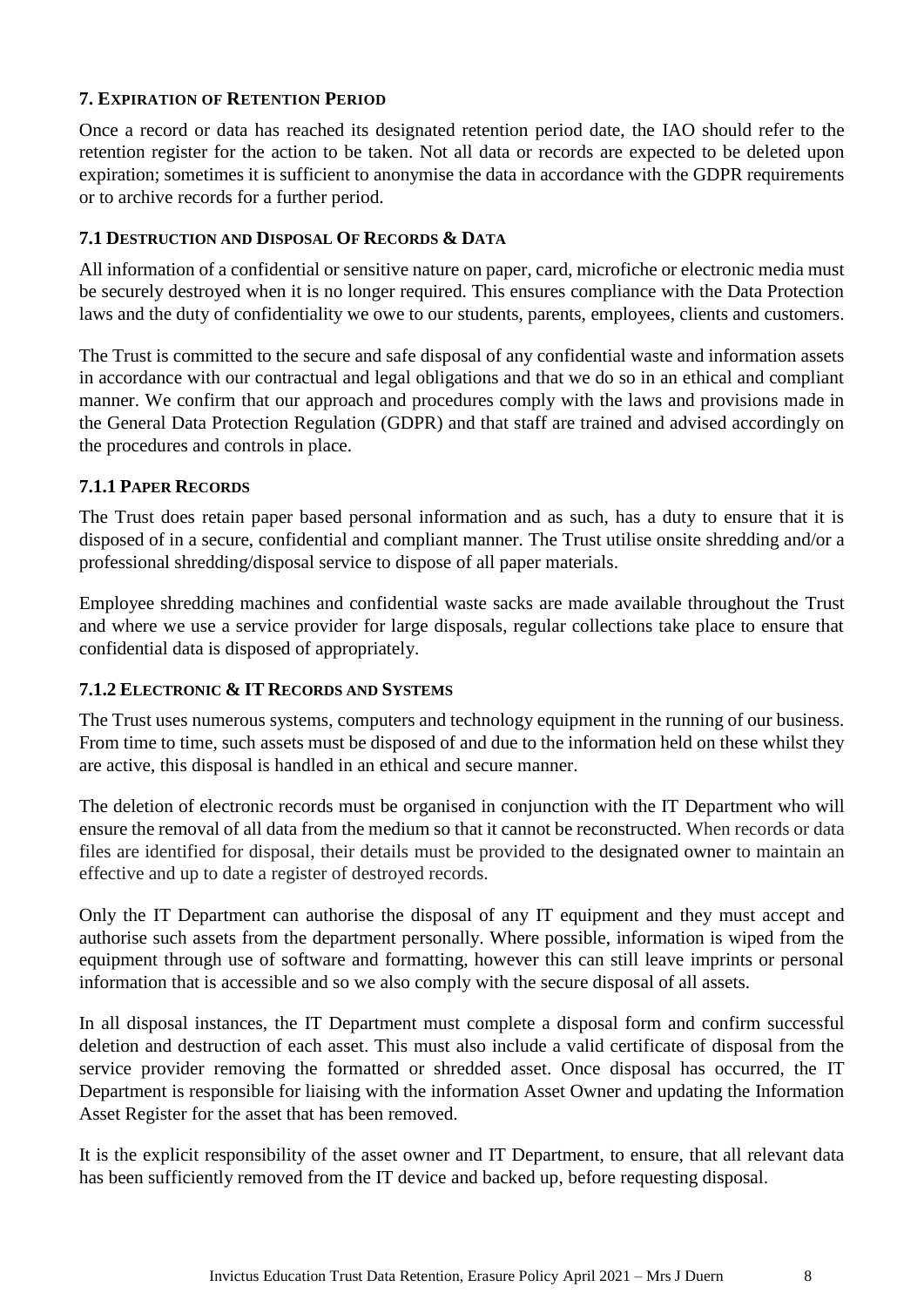#### **7.1.3 INTERNAL CORRESPONDENCE AND GENERAL MEMORANDA**

Unless otherwise stated in this policy or the retention periods register, correspondence and internal memoranda should be retained for the same period as the document to which they pertain or support (i*.e. where a memo pertains to a contract or personal file, the relevant retention period and filing should be observed*).

Where correspondence or memoranda that do not pertain to any documents having already be assigned a retention period, they should be deleted or shredded once the purpose and usefulness of the content ceases or at a maximum, 2 years.

#### *Examples of correspondence and routine memoranda include (but are not limited to):*

- Internal emails
- Meeting notes and agendas
- General inquiries and replies
- Letter, notes or emails of inconsequential subject matter

### **8. ERASURE**

In specific circumstances, Data Subjects' have the right to request that their personal data is erased, however the Trust recognise that this is not an absolute *'right to be forgotten'*. Data subjects only have a right to have personal data erased and to prevent processing if one of the below conditions applies:

- Where the personal data is no longer necessary in relation to the purpose for which it was originally collected/processed
- When the individual withdraws consent
- When the individual objects to the processing and there is no overriding legitimate interest for continuing the processing
- The personal data was unlawfully processed
- The personal data must be erased in order to comply with a legal obligation
- The personal data is processed in relation to the offer of information society services to a child

Where one of the above conditions applies and the Trust received a request to erase data, we first ensure that no other legal obligation or legitimate interest applies. If we are confident that the Data Subject has the right to have their data erased, this is carried out by the Data Protection Officer in conjunction with any department manager and the IT team to ensure that all data relating to that individual has been erased.

These measures enable us to comply with a Data Subjects right to erasure, whereby an individual can request the deletion or removal of personal data where there is no compelling reason for its continued processing. Whilst our standard procedures already remove data that is no longer necessary, we still follow a dedicated process for erasure requests to ensure that all rights are complied with and that no data has been retained for longer than is needed.

#### **Where we receive a request to erase and/or remove personal information from a data subject, the below process is followed:**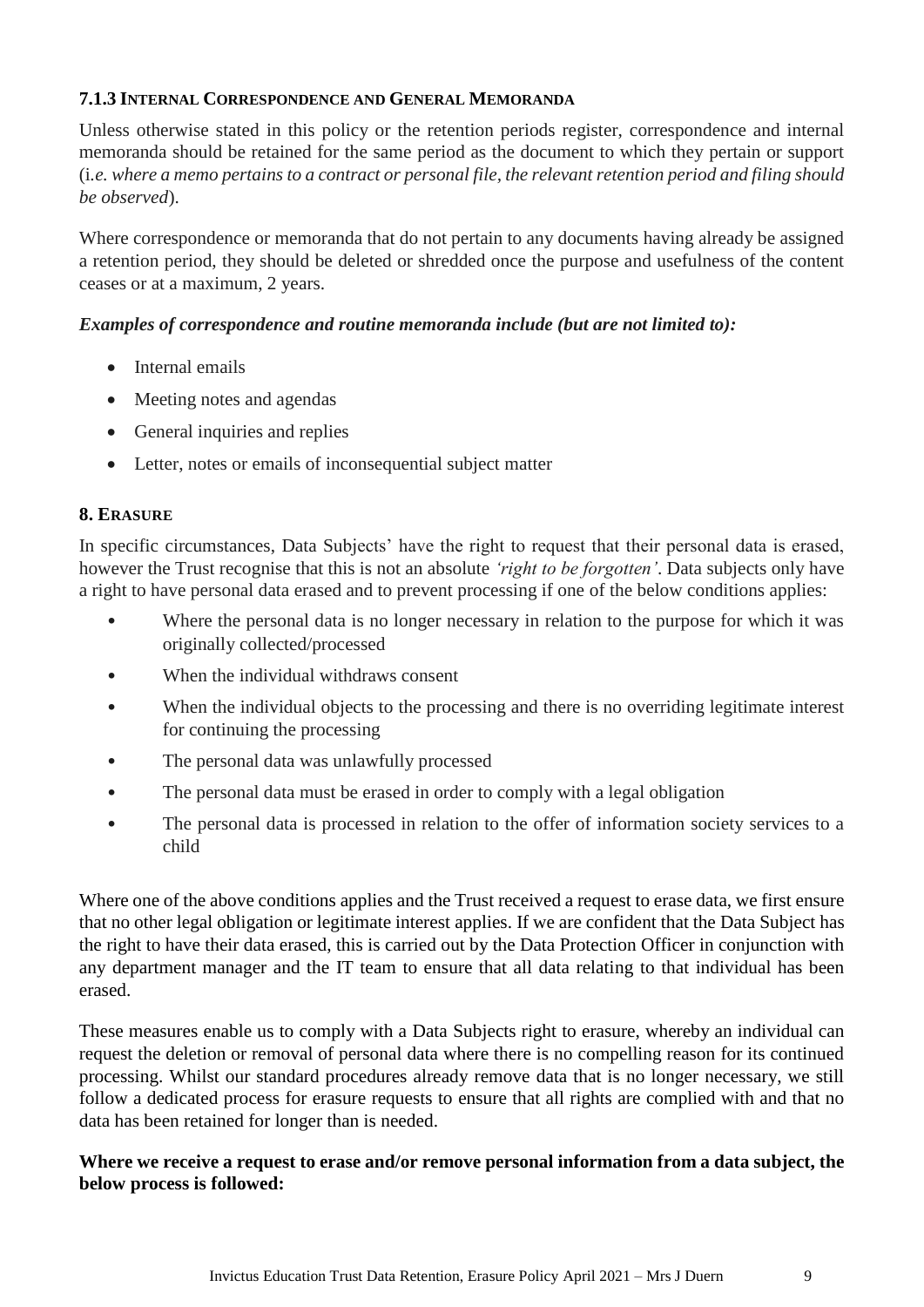- 1. The request is allocated to the Data Protection Officer and recorded on the Erasure Request Register
- 2. The DPO locates all personal information relating to the data subject and reviews it to see if it is still being processed and is still necessary for the legal basis and purpose it was originally intended
- 3. The request is reviewed to ensure it complies with one or more of the grounds for erasure:
	- a. the personal data is no longer necessary in relation to the purposes for which it was collected or otherwise processed
	- b. the data subject has withdrawn consent on which the processing is based and where there is no other legal ground for the processing
	- c. the data subject objects to the processing and there are no overriding legitimate grounds for the processing
	- d. the personal data has been unlawfully processed
	- e. the personal data must be erased for compliance with a legal obligation
	- f. the personal data has been collected in relation to the offer of information society services to a child
- 4. If the erasure request complies with one of the above grounds, it is erased within 30 days of the request being received
- 5. The DPO writes to the Data Subject and notifies them in writing that the right to erasure has been granted and provides details of the information erased and the date of erasure
- 6. Where the Trust has made any of the personal data public and erasure is granted, we will take every reasonable step and measure to remove public references, links and copies of data and to contact related controllers and/or processors and inform them of the data subjects request to erase such personal data

If for any reason, we are unable to act in response to a request for erasure, we always provide a written explanation to the individual and inform them of their right to complain to the Supervisory Authority and to a judicial remedy. Such refusals to erase data include:

- Exercising the right of freedom of expression and information
- Compliance with a legal obligation for the performance of a task carried out in the public interest
- For reasons of public interest in the area of public health
- For archiving purposes in the public interest, scientific or historical research purposes or statistical purposes, in so far as the right to erasure is likely to render impossible or seriously impair the achievement of the objectives of that processing
- For the establishment, exercise or defense of legal claims

#### **8.1 SPECIAL CATEGORY DATA**

In accordance with GDPR requirements and Schedule 1 Part 4 of The Data Protection Bill, organisations are required to have and maintain appropriate policy documents and safeguarding measures for the retention and erasure of special categories of personal data and criminal convictions etc.

Our methods and measures for destroying and erasing data are noted in this policy and apply to all forms of records and personal data, as noted on our retention register schedule.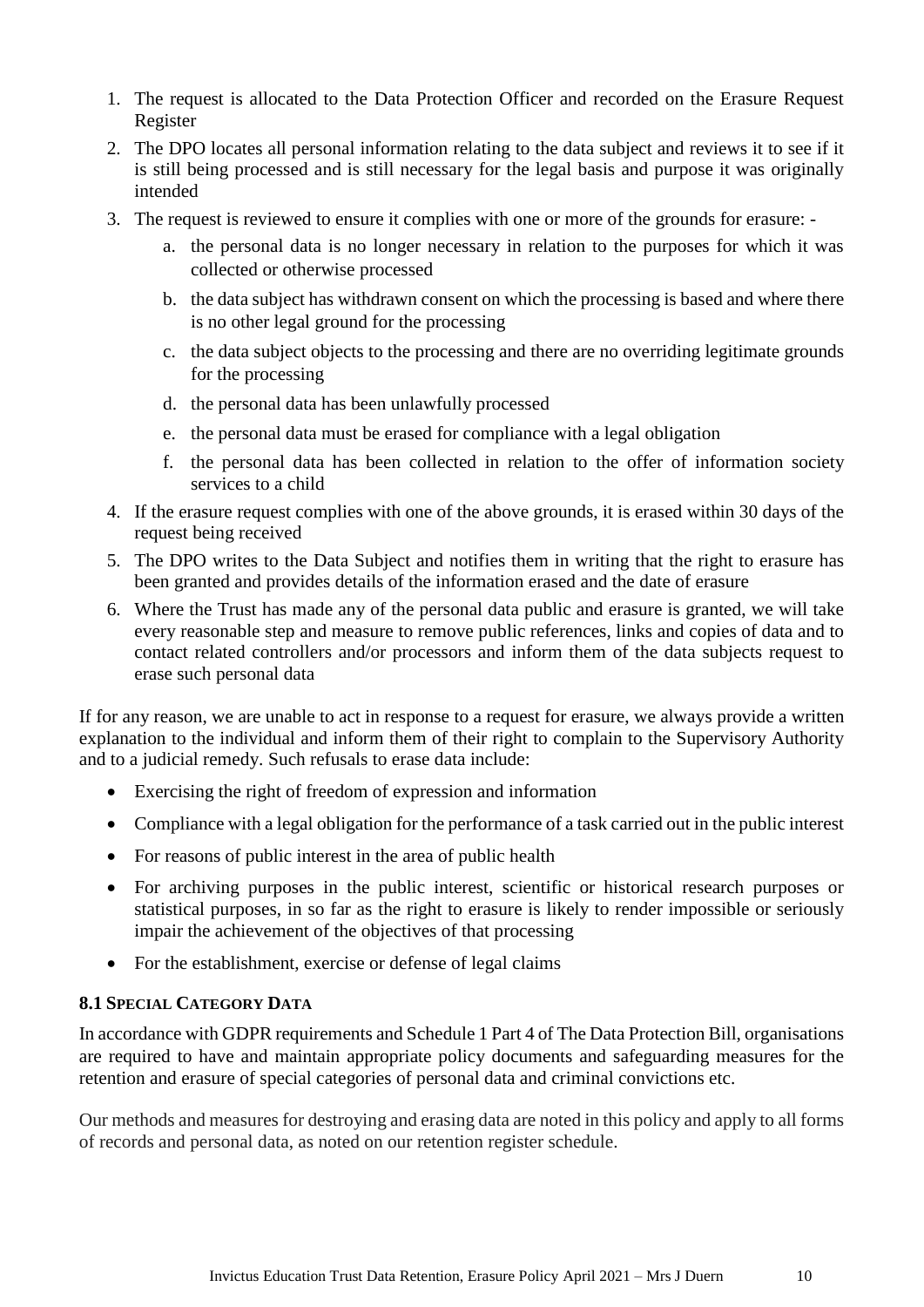#### **9. COMPLIANCE AND MONITORING**

The Trust is committed to ensuring the continued compliance with this policy and any associated legislation and undertake regular audits and monitoring of our records, their management, archiving and retention. Information asset owners. are tasked with, ensuring the continued compliance and review of records and data within their remit.

#### **10. RESPONSIBILITIES**

Headteachers and information asset owners have overall responsibility for the management of records and data generated by their schools' activities, namely to ensure that the records created, received and controlled within the purview of their school, and the systems (*electronic or otherwise*) and procedures they adopt, are managed in a way which meets the aims of this policy.

Where a DPO has been designated, they must be involved in any data retention processes and records or all archiving and destructions must be retained. Individual employees must ensure that the records for which they are responsible are complete and accurate records of their activities, and that they are maintained and disposed of in accordance with the Trust's protocols.

#### **11. RETENTION PERIODS**

Section 12 of this policy contains our regulatory, statutory and business retention periods and the subsequent actions upon reaching said dates. Where no defined or legal period exists for a record, the default standard retention period is 6 years plus the current year.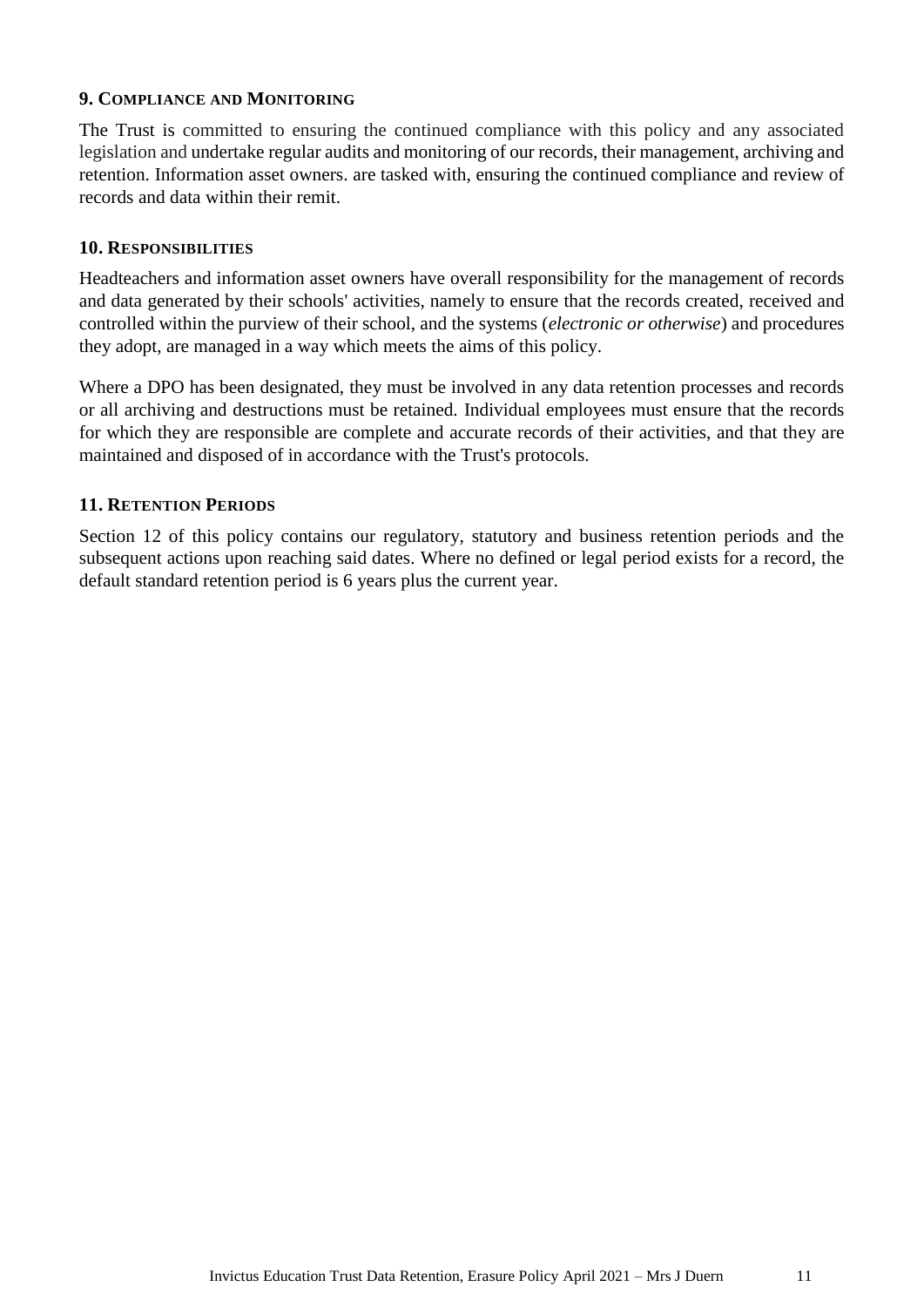# **12. RETENTION REGISTER**

### **Management of the Trust/School**

This section contains retention periods connected to the general management of the Trust/Schools. This covers the work of the Board of Trustees and Local Governing Bodies.

| <b>Record/Document Type</b>                                           | <b>Data Protection Issues</b>                                                                                  | <b>Retention Period</b>                                                                                                                                   | <b>Actions at the end</b>          | <b>Information</b>                                |
|-----------------------------------------------------------------------|----------------------------------------------------------------------------------------------------------------|-----------------------------------------------------------------------------------------------------------------------------------------------------------|------------------------------------|---------------------------------------------------|
|                                                                       |                                                                                                                |                                                                                                                                                           | of the<br>administrative life      | <b>Asset Owner</b><br><b>IAO</b>                  |
|                                                                       |                                                                                                                |                                                                                                                                                           | of the record                      |                                                   |
| for<br>Board.<br>Governors<br>Agendas<br>Meetings                     | There may be issues if the<br>meeting is dealing with<br>confidential issues relating to<br>students/employees | Date of meeting $+6$ Years<br>One copy of the Agenda should be retained with<br>the master set of minutes. All other copies can be<br>disposed of.        | <b>Secure Disposal</b><br>Shredded | Company<br><b>Secretary</b><br><b>Clerk</b><br>PA |
| Minutes of Board, Governors Meetings                                  | There may be issues if the<br>meeting is dealing with<br>confidential issues relating to<br>students/employees | Date of meeting $+6$ Years                                                                                                                                | <b>Secure Disposal</b><br>Shredded | Company<br><b>Secretary</b><br><b>Clerk</b><br>PA |
| Signed master set of Board, Governors<br>minutes                      |                                                                                                                | <b>Permanent</b>                                                                                                                                          |                                    | Company<br><b>Secretary</b><br><b>Clerk</b><br>PA |
| Reports presented to the Board,<br>Governors                          | There may be issues if the<br>reports refer to confidential<br>information relating to<br>students/employees   | <b>6 Years</b><br>However, if the minutes refer to a specific report<br>than the report should be retained permanently<br>with the master copy of minutes | <b>Secure Disposal</b><br>Shredded | Company<br><b>Secretary</b><br><b>Clerk</b><br>PA |
| Instruments of Government including<br><b>Articles of Association</b> |                                                                                                                | <b>Permanent</b>                                                                                                                                          |                                    | Company<br><b>Secretary</b>                       |
| Legal documentation relating to the<br>conversion of Academies        |                                                                                                                | Permanent                                                                                                                                                 |                                    | Company<br><b>Secretary</b>                       |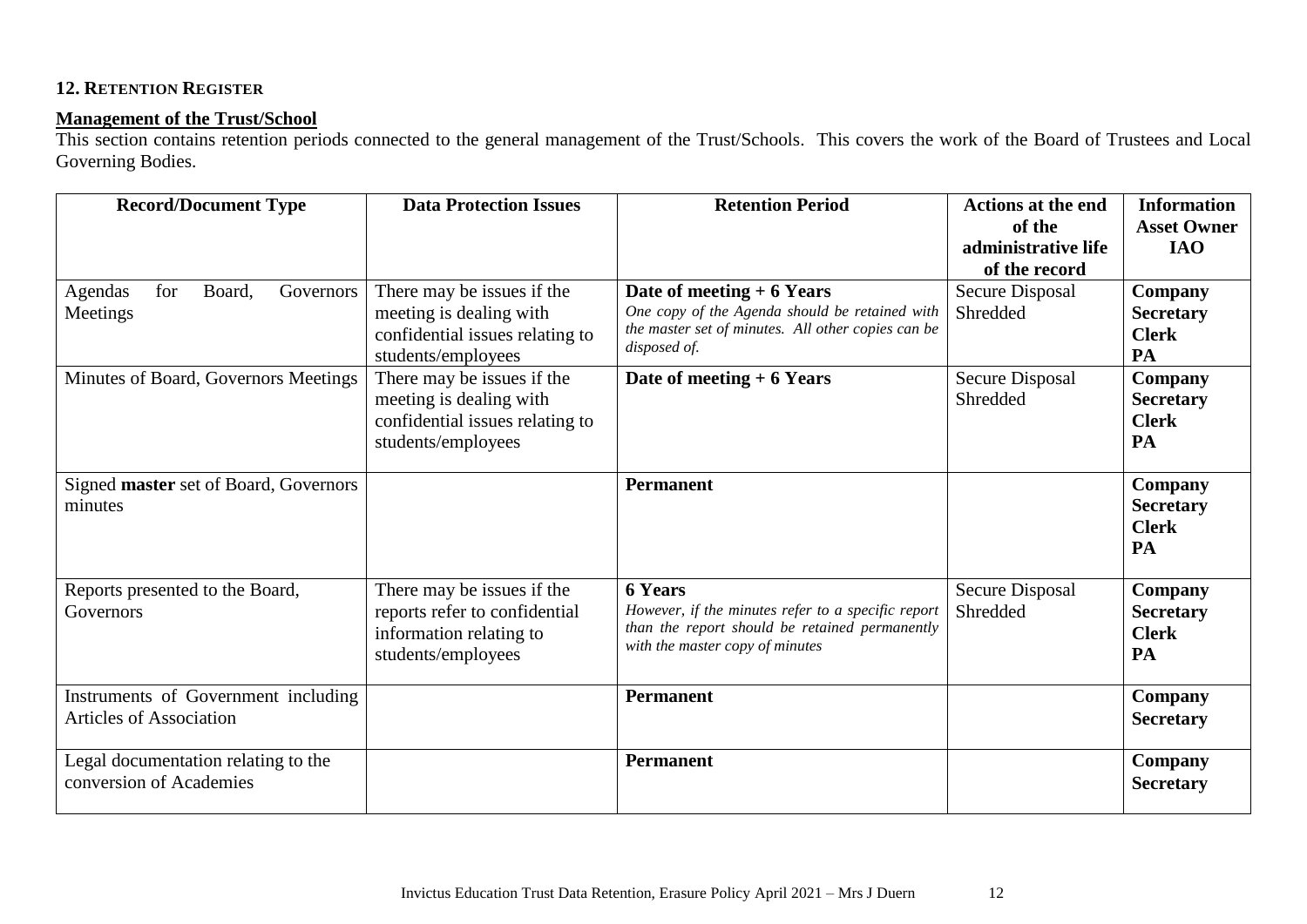| Action plans created and administered<br>by the Board, Governing Body                               | Life of the action plain $+3$ Years | Secure Disposal<br>Shredded | <b>Company</b><br><b>Secretary</b> |
|-----------------------------------------------------------------------------------------------------|-------------------------------------|-----------------------------|------------------------------------|
| Policy<br>and<br>procedure<br>documents<br>created and administered by the Board,<br>Governing Body | Life of the policy + 3 Years        | Secure Disposal<br>Shredded | Company<br><b>Secretary</b>        |

# **Management of the Trust/School**

| <b>Record/Document Type</b>                                                                                                                                        | <b>Data Protection Issues</b>                                                                                      | <b>Retention Period</b>                                                                                                                  | <b>Actions at the</b><br>end of the<br>administrative<br>life of the record | <b>Information</b><br><b>Asset Owner</b><br><b>IAO</b> |
|--------------------------------------------------------------------------------------------------------------------------------------------------------------------|--------------------------------------------------------------------------------------------------------------------|------------------------------------------------------------------------------------------------------------------------------------------|-----------------------------------------------------------------------------|--------------------------------------------------------|
| Records relating to complaints dealt with<br>by the Board, Governing Body                                                                                          | There may be issues if the<br>reports refer to confidential<br>information<br>relating<br>to<br>students/employees | Date of resolution of the complaint $+$ a minimum<br>of 6 Years then reviews for a further retention in<br>case of contentious disputes. | Secure Disposal<br>Shredded                                                 | Company<br>Secretary/PA                                |
| created<br>under<br>the<br>Annual<br>reports<br>ESFA,<br>requirements of<br>the<br>DFE,<br>Governors Annual Reports Regulations or<br>other regulatory bodies etc. |                                                                                                                    | Date of report $+10$ Years                                                                                                               | Secure Disposal<br>Shredded                                                 | Company<br>Secretary/PA                                |
| Proposals concerning the change of status<br>of an academy                                                                                                         |                                                                                                                    | Date proposal accepted or declined $+3$<br>Years                                                                                         | Secure Disposal<br>Shredded                                                 | Company<br><b>Secretary/PA</b>                         |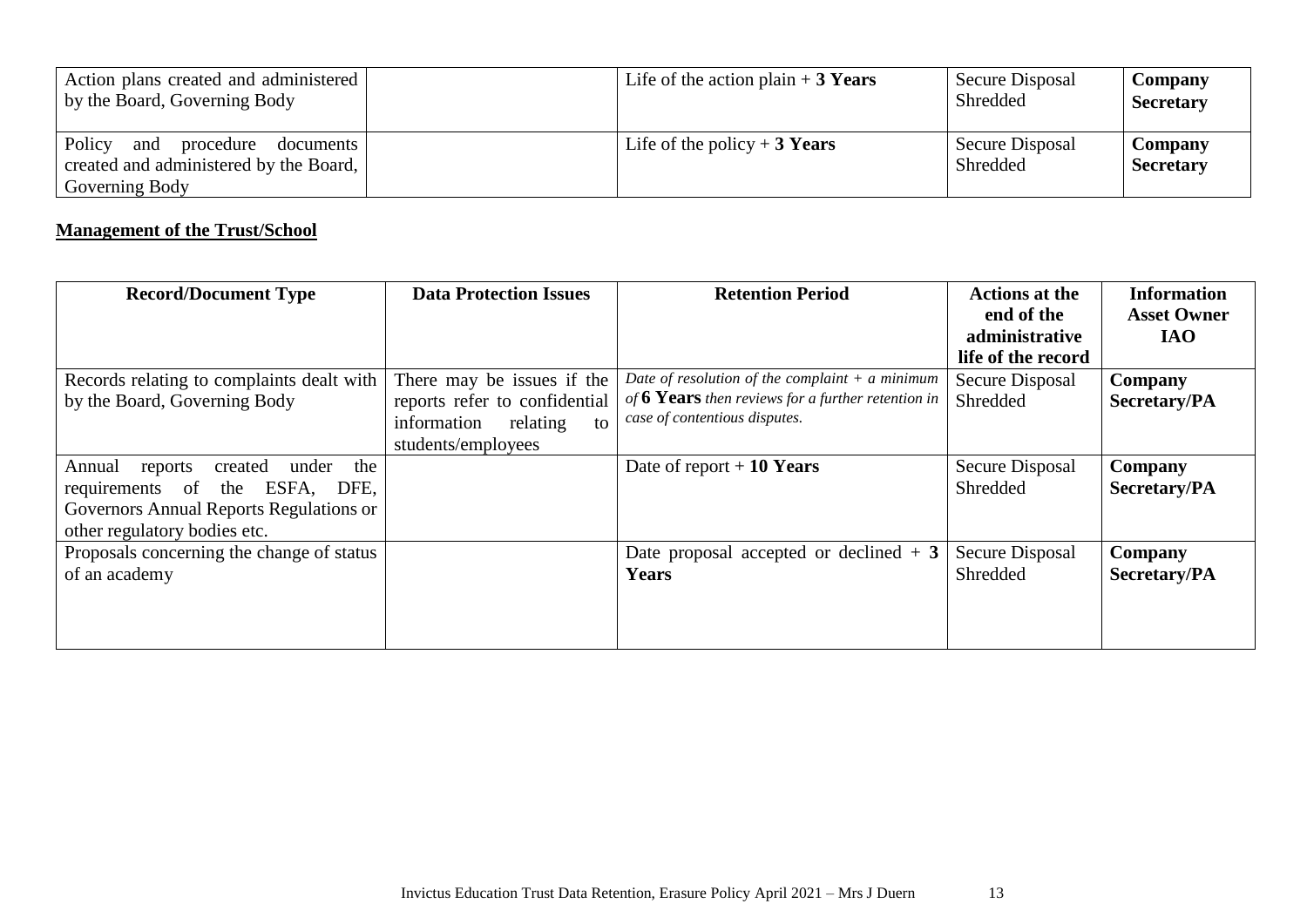|  |  |  |  |  |  | <b>Executive Headteacher/Headteacher &amp; Senior Management Teams</b> |  |
|--|--|--|--|--|--|------------------------------------------------------------------------|--|
|--|--|--|--|--|--|------------------------------------------------------------------------|--|

| <b>Record/Document Type</b>                                                                                                                | <b>Data Protection Issues</b>                                                                | <b>Retention Period</b>                | <b>Actions at the</b><br>end of the<br>administrative<br>life of the record | <b>Information</b><br><b>Asset Owner</b><br><b>IAO</b> |
|--------------------------------------------------------------------------------------------------------------------------------------------|----------------------------------------------------------------------------------------------|----------------------------------------|-----------------------------------------------------------------------------|--------------------------------------------------------|
| Log books of activity in the school<br>maintained by the Headteacher                                                                       | There may be data protection<br>issues if the information<br>refers to students/employees    | Data of last entry in book $+$ 6 Years | Secure Disposal<br>Shredded                                                 | PA                                                     |
| Minutes of Senior Management Team<br>meetings and the meetings of other<br>internal administrative bodies                                  | There may be data protection<br>issues if the minutes refer to<br>students/employees         | Data of meeting $+3$ Years             | Secure Disposal<br>Shredded                                                 | PA                                                     |
| Reports created by the Executive<br>Headteacher, Headteacher, Senior<br>Management Team or other internal<br>administrative bodies         | There may be data protection<br>issues if the reports refer to<br>students/employees         | Data of report $+$ 6 Years             | Secure Disposal<br>Shredded                                                 | PA                                                     |
| Correspondence created by Executive<br>Headteacher, Headteacher,<br>Senior  <br>Management Team or other internal<br>administrative bodies | There may be data protection<br>issues if the correspondence<br>refers to students/employees | Data of correspondence $+3$ Years      | Secure Disposal<br>Shredded                                                 | PA                                                     |
| Professional Development Plans                                                                                                             | There may be data protection<br>issues if the correspondence<br>refers to employees          | Life of Plan $+$ 6 Years               | Secure Disposal<br>Shredded                                                 | PA                                                     |
| <b>School Development Plans</b>                                                                                                            |                                                                                              | Life of $Plan + 3 Years$               | Secure Disposal<br>Shredded                                                 | PA                                                     |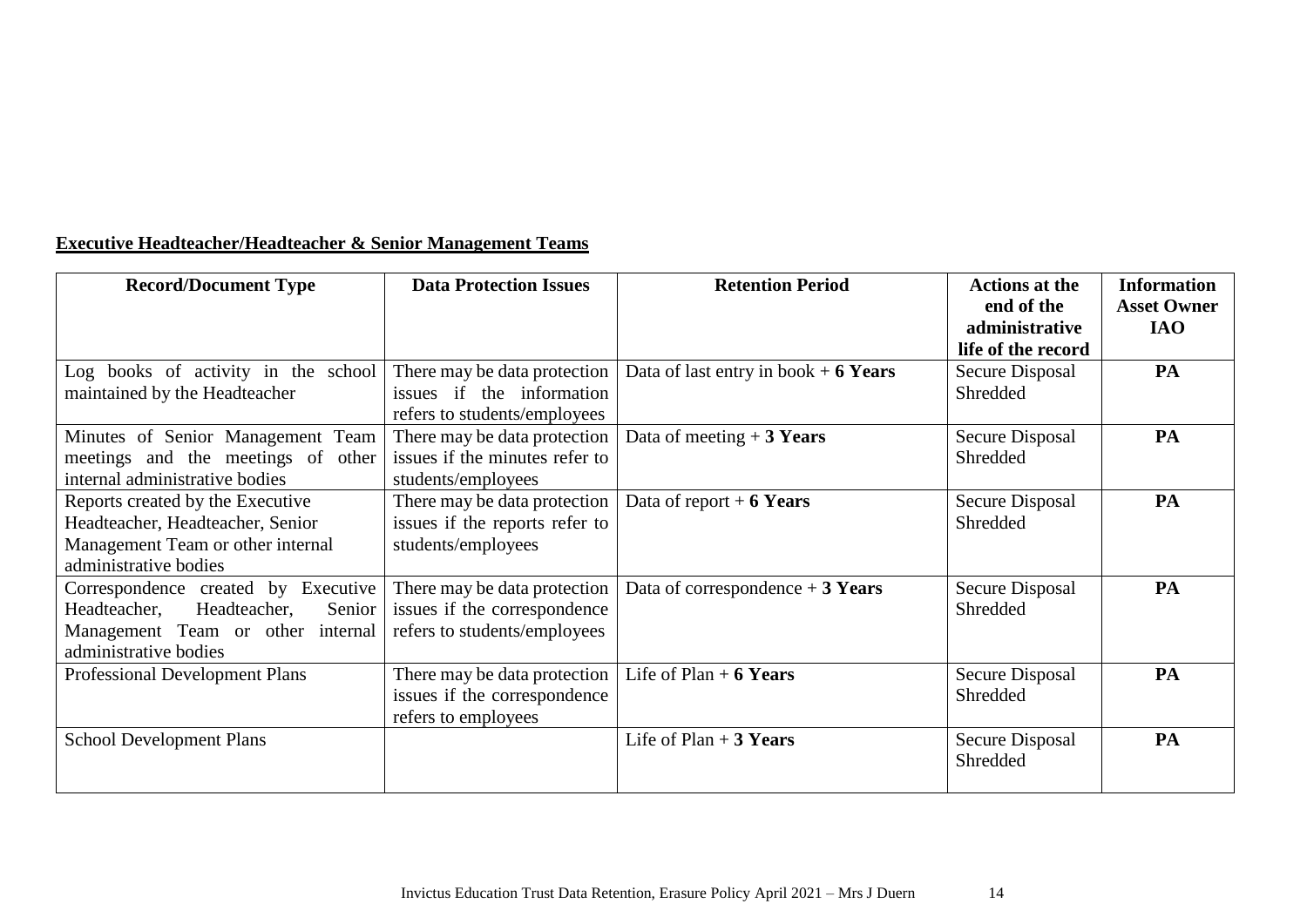# **Student Admissions Process**

| <b>Record/Document Type</b>                                                                              | <b>Data Protection Issues</b>                                                                  | <b>Retention Period</b>                                                                                                              | <b>Actions at the</b><br>end of the<br>administrative<br>life of the<br>record                                                                                                                                                  | <b>Information Asset</b><br>Owner<br><b>IAO</b>                                 |
|----------------------------------------------------------------------------------------------------------|------------------------------------------------------------------------------------------------|--------------------------------------------------------------------------------------------------------------------------------------|---------------------------------------------------------------------------------------------------------------------------------------------------------------------------------------------------------------------------------|---------------------------------------------------------------------------------|
| All records relating to the creation and<br>implementation of the<br>School's<br><b>Admission Policy</b> |                                                                                                | Life of Policy $+3$ Years                                                                                                            | Secure<br>Disposal<br>Shredded                                                                                                                                                                                                  | <b>Student Service</b><br><b>Officer/Attendance</b><br><b>Officer</b>           |
| Admissions $-$ if the appeal is successful                                                               | Contains information relating<br>to an individual.                                             | Date of Admission $+1$ Year                                                                                                          | Secure<br>Disposal<br>Shredded                                                                                                                                                                                                  | <b>Student Service</b><br><b>Officer/Attendance</b><br><b>Officer</b>           |
| Admissions – if the<br>appeal is<br>unsuccessful                                                         | Contains information relating<br>to an individual.                                             | Resolution of Case $+1$ Year                                                                                                         | Secure<br>Disposal<br>Shredded                                                                                                                                                                                                  | <b>Student Service</b><br><b>Officer/Attendance</b><br><b>Officer</b>           |
| <b>Register of Admissions</b>                                                                            | Contains information relating<br>to an individual.                                             | Every entry in the Admission Register<br>must be preserved for a period of 3 Years<br>after the date on which the entry was<br>made. | Review<br>School<br>may<br>wish<br>to<br>consider<br>keeping<br>the<br>admission<br>register<br>permanently as<br>often schools<br>receive<br>enquiries from<br>past students to<br>confirm<br>the<br>date<br>they<br>attended. | <b>Student Service</b><br><b>Officer/Attendance</b><br><b>Officer</b>           |
| Admission supporting evidence $-$ such $ $<br>as parents' proof of home address,<br>medical etc.         | There will be data protection<br>issues due to the information<br>relating to students/parents | This information should be added to the<br>students file, if successful admitted to<br>school.                                       | See student file<br>retention                                                                                                                                                                                                   | <b>Student</b><br><b>Service</b><br><b>Officer/Attendance</b><br><b>Officer</b> |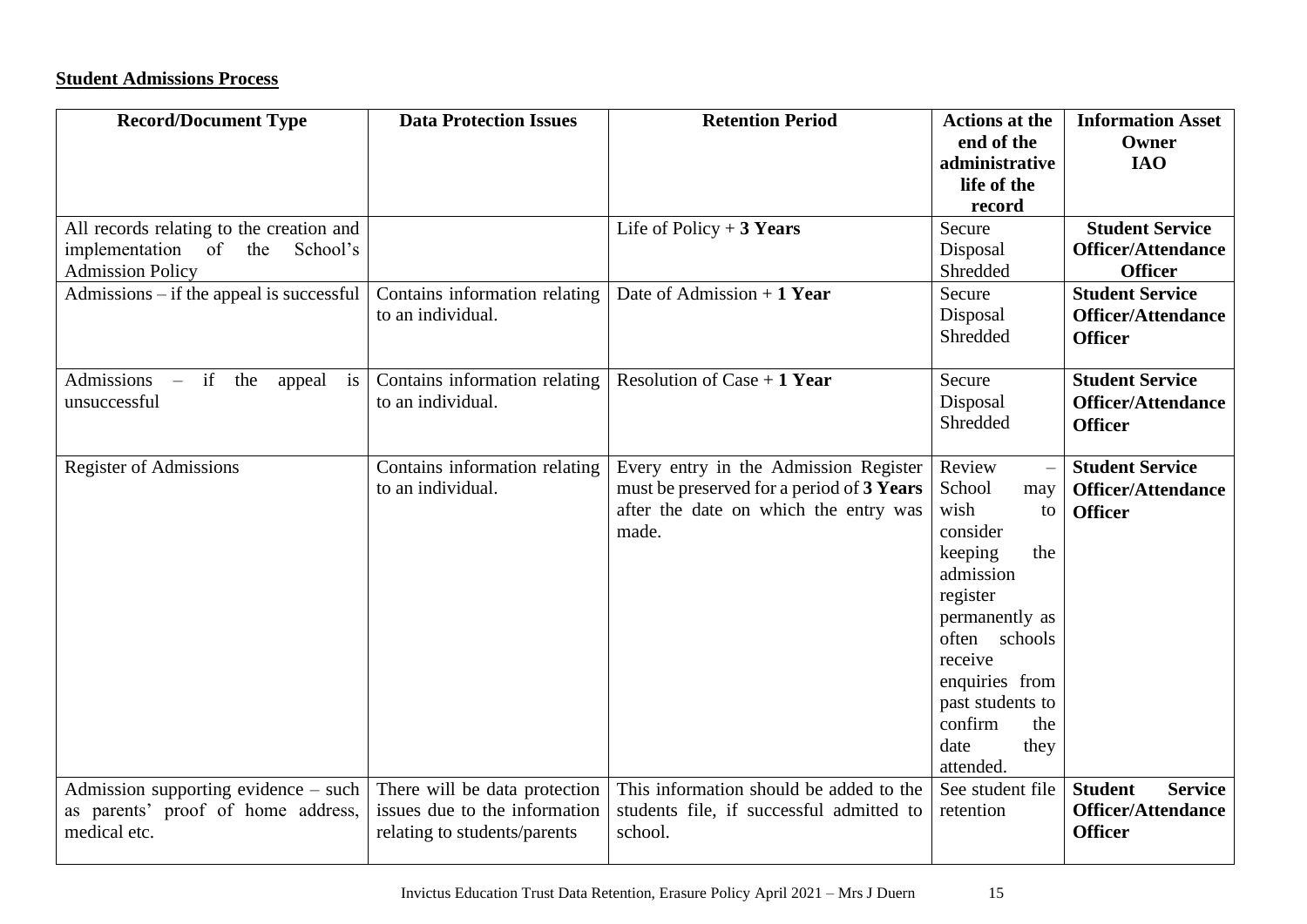|  | If unsuccessful the information should be      |          |  |
|--|------------------------------------------------|----------|--|
|  | retained until completion of the appeal Secure |          |  |
|  | process.                                       | Disposal |  |
|  |                                                | Shredded |  |

# **Student Management - Student's Record**

This section includes all records, which are, created during the time a student spends at the school. For information about accident reporting see Health & Safety Section.

| <b>Record/Document Type</b>                                                                                     | <b>Data Protection Issues</b>                                 | <b>Retention Period</b>                                                                                                                                                                                                                          | <b>Actions at the</b><br>end of the<br>administrative<br>life of the<br>record           | <b>Information Asset</b><br>Owner<br><b>IAO</b>                       |
|-----------------------------------------------------------------------------------------------------------------|---------------------------------------------------------------|--------------------------------------------------------------------------------------------------------------------------------------------------------------------------------------------------------------------------------------------------|------------------------------------------------------------------------------------------|-----------------------------------------------------------------------|
| Student's Educational Record required by<br>Information<br>Education<br>Pupil<br>the<br><b>Regulations 2005</b> | Contains information<br>relating to the individual<br>student | Date of Birth of Student $+25$ Years                                                                                                                                                                                                             | Secure<br>Disposal<br>Shredded                                                           | <b>Student Service</b><br><b>Officer/Attendance</b><br><b>Officer</b> |
| <b>Examination Results - Student Copies</b>                                                                     |                                                               |                                                                                                                                                                                                                                                  |                                                                                          | <b>Exams Officer</b>                                                  |
| Public                                                                                                          | Contains information<br>relating to the individual<br>student | This information should be added to the<br>student file<br>Date of Birth of Student $+25$ Years                                                                                                                                                  | All uncollected<br>certificates<br>should be<br>returned to the<br>examination<br>board. | <b>Exams Officer</b>                                                  |
| Internal                                                                                                        | Contains information<br>relating to the individual<br>student | This information should be added to the<br>student file.<br>Date of Birth of Student $+25$ Years                                                                                                                                                 | Secure<br>Disposal<br>Shredded                                                           | <b>Exams Officer</b>                                                  |
| Child Protection<br>Information<br>held<br>on<br>student file.                                                  | Contains information<br>relating to the individual<br>student | If any records relating to child protection<br>issues are placed on the student file. The<br>information should be in a sealed<br>envelope and then retained for the same<br>period of time as the student file –<br>Date of Leaving $+25$ Years | Secure<br>Disposal<br>Shredded                                                           | <b>DSL</b>                                                            |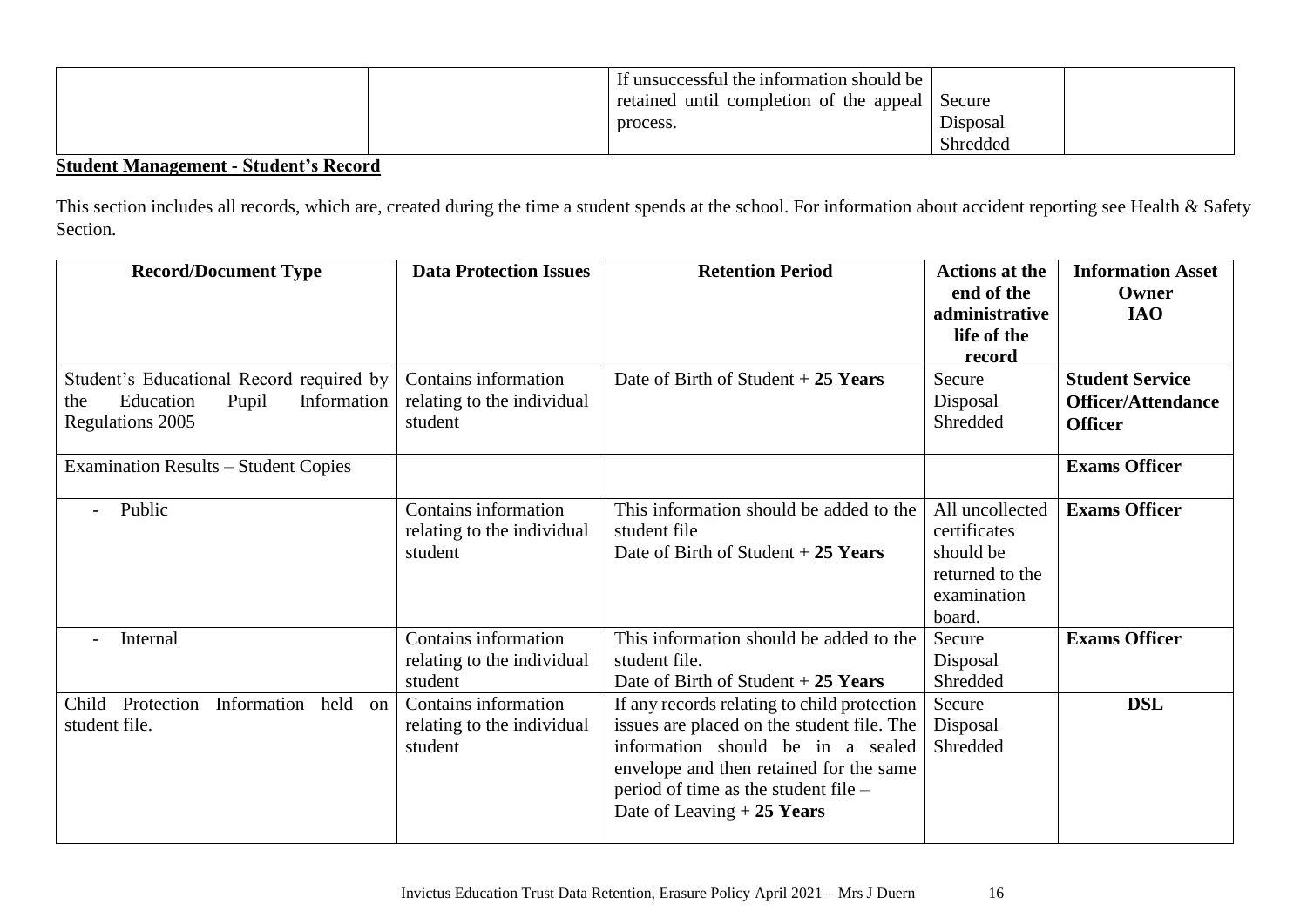# **Student Management - Student's Record**

| <b>Record/Document Type</b>                                                                                                                      | <b>Data Protection Issues</b>                                 | <b>Retention Period</b>                                                                                                                                                                                                                                                                 | <b>Actions at the</b><br>end of the<br>administrative | <b>Information Asset</b><br>Owner<br><b>IAO</b>                       |
|--------------------------------------------------------------------------------------------------------------------------------------------------|---------------------------------------------------------------|-----------------------------------------------------------------------------------------------------------------------------------------------------------------------------------------------------------------------------------------------------------------------------------------|-------------------------------------------------------|-----------------------------------------------------------------------|
|                                                                                                                                                  |                                                               |                                                                                                                                                                                                                                                                                         | life of the<br>record                                 |                                                                       |
| Child Protection<br>Information<br>held<br>on<br>separate files.                                                                                 | Contains information<br>relating to the<br>individual student | Date of Leaving $+25$ Years then review.<br>This retention period was agreed in<br>conjunction with the<br>Safeguarding<br>Children Group, on the understanding that<br>the principal copy of this information will<br>be found on the Local Authority Social<br>Services Database/File | Secure<br>Disposal<br>Shredded                        | <b>DSL</b>                                                            |
| <b>Attendance Registers</b>                                                                                                                      | Contains information<br>relating to the<br>individual student | Every entry in the attendance register must<br>be preserved for a period of 3 Years after<br>the date on which the entry was made.                                                                                                                                                      | Secure<br>Disposal<br>Shredded                        | <b>Student Service</b><br>Officer/Attendance<br><b>Officer</b>        |
| Correspondence relating to<br>authorised/unauthorised absence                                                                                    | Contains information<br>relating to the<br>individual student | Current academic year $+ 2$ Years                                                                                                                                                                                                                                                       | Secure<br>Disposal<br>Shredded                        | <b>Student Service</b><br><b>Officer/Attendance</b><br><b>Officer</b> |
| Special Educational Needs files, reviews,<br>and Individual Education Plans                                                                      | Contains information<br>relating to the<br>individual student | This information should be retained in the<br>student file.<br>Date of Birth of Student $+25$ Years                                                                                                                                                                                     | Secure<br>Disposal<br>Shredded                        | <b>SENCO</b>                                                          |
| Statement of Special Educational Needs<br>maintained under Section 234 of the<br>Education Act 1990 and any amendments<br>made to the statement. | Contains information<br>relating to the<br>individual student | This information should be retained in the<br>student file.<br>Date of Birth of Student $+25$ Years                                                                                                                                                                                     | Secure<br>Disposal<br>Shredded                        | <b>SENCO</b>                                                          |
| Advice and information provided to parents<br>regarding educational needs                                                                        | Contains information<br>relating to the<br>individual student | This information should be retained in the<br>student file.<br>Date of Birth of Student $+25$ Years                                                                                                                                                                                     | Secure<br>Disposal<br>Shredded                        | <b>SENCO</b>                                                          |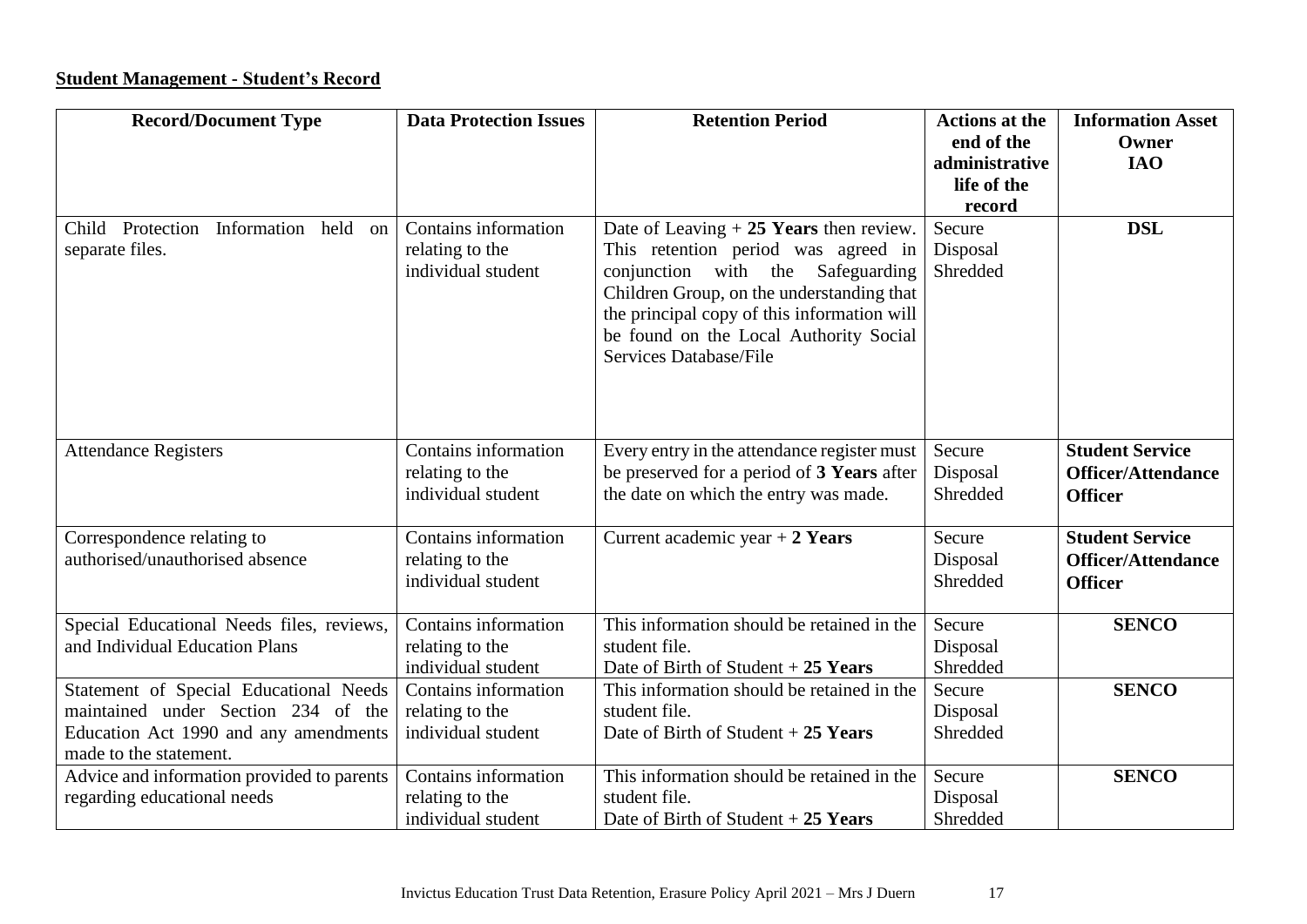# **Student Management - Student's Record**

| <b>Record/Document Type</b>   | <b>Data Protection Issues</b>                                 | <b>Retention Period</b>                                                                             | <b>Actions at the</b><br>end of the<br>administrative<br>life of the<br>record | <b>Information Asset</b><br>Owner<br><b>IAO</b> |
|-------------------------------|---------------------------------------------------------------|-----------------------------------------------------------------------------------------------------|--------------------------------------------------------------------------------|-------------------------------------------------|
| <b>Accessibility Strategy</b> | Contains information<br>relating to the<br>individual student | This information should be retained in the<br>student file.<br>Date of Birth of Student $+25$ Years | Secure<br>Disposal<br>Shredded                                                 | <b>SENCO</b>                                    |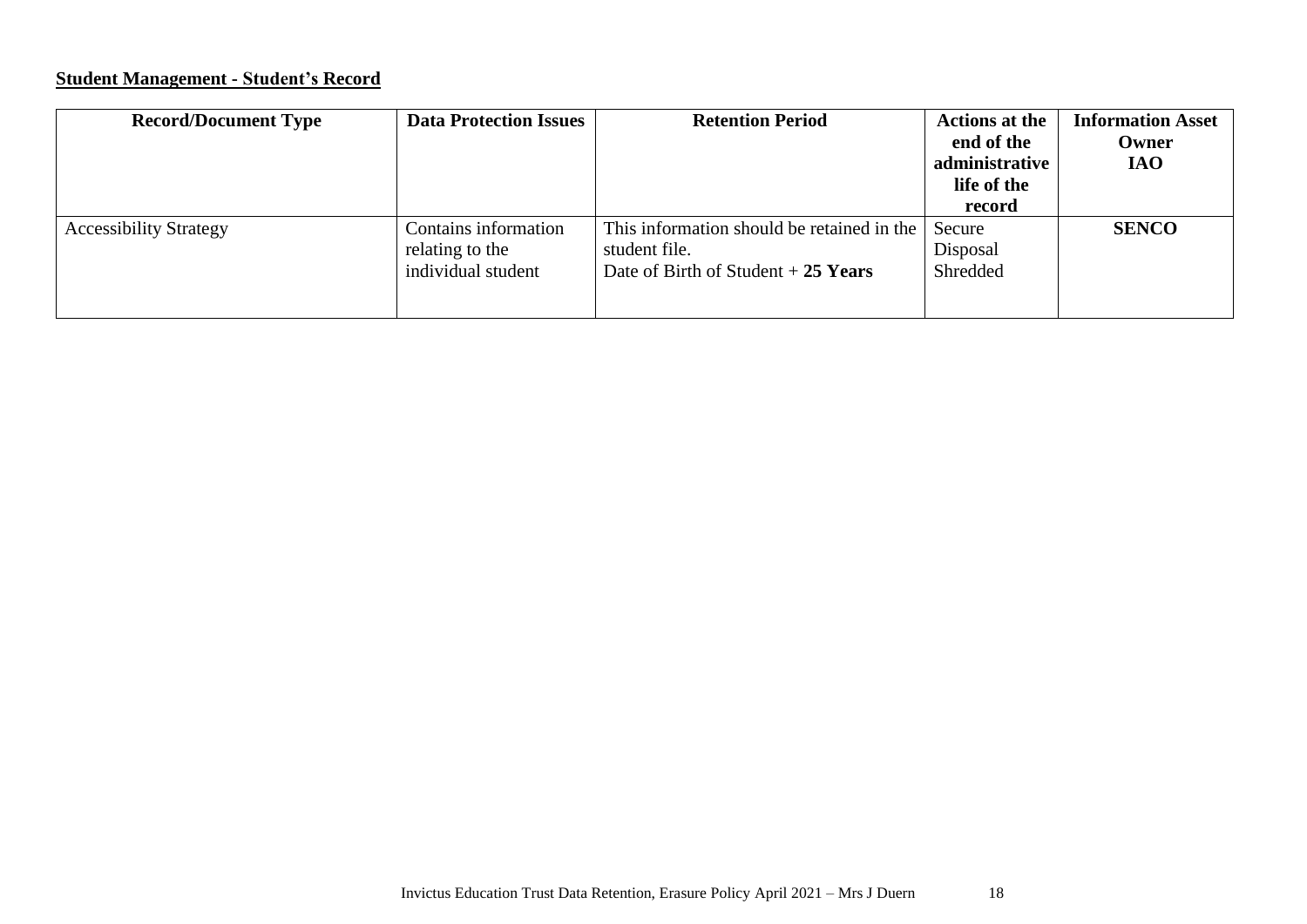# **Curriculum Management**

| <b>Record/Document Type</b>               | <b>Data Protection Issues</b> | <b>Retention Period</b>                     | <b>Actions at the</b><br>end of the | <b>Information Asset</b><br>Owner |
|-------------------------------------------|-------------------------------|---------------------------------------------|-------------------------------------|-----------------------------------|
|                                           |                               |                                             | administrative                      | <b>IAO</b>                        |
|                                           |                               |                                             | life of the                         |                                   |
|                                           |                               |                                             | record                              |                                   |
| <b>Curriculum Returns</b>                 |                               | Current Year $+3$ Years                     | Secure                              | <b>Data Information</b>           |
|                                           |                               |                                             | Disposal                            | <b>Officer</b>                    |
|                                           |                               |                                             | Shredded                            |                                   |
| <b>Examination Results - School Copy</b>  | Contains information          | Current Year $+ 6$ Years                    | Secure                              | <b>Exams Officer</b>              |
|                                           | relating to the               |                                             | Disposal                            |                                   |
|                                           | individual student            |                                             | Shredded                            |                                   |
| <b>SATS Results</b>                       | Contains information          | This information should be retained in the  | Secure                              | <b>Exams Officer</b>              |
|                                           | relating to the               | student file.                               | Disposal                            |                                   |
|                                           | individual student            | Date of Birth of Student $+25$ Years. The   | Shredded                            |                                   |
|                                           |                               | school may wish to keep a composite         |                                     |                                   |
|                                           |                               | record of all the school year SATS results, |                                     |                                   |
|                                           |                               | these should be kept for current year $+ 6$ |                                     |                                   |
|                                           |                               | Years to allow suitable comparison.         |                                     |                                   |
| <b>Examination Papers</b>                 | Contains information          | The examination papers should be kept       | Secure                              | <b>Exams Officer</b>              |
|                                           | relating to the               | until any appeal/validation process is      | Disposal                            |                                   |
|                                           | individual student            | complete                                    | Shredded                            |                                   |
| Admission<br>Published<br>Number<br>(PAN) | Contains information          | Current Year $+ 6$ Years                    | Secure                              | <b>Data Information</b>           |
| Reports                                   | relating to the               |                                             | Disposal                            | <b>Officer</b>                    |
|                                           | individual student            |                                             | Shredded                            |                                   |
| Value Added and Contextual Data           | Contains information          | Current Year $+ 6$ Years                    | Secure                              | <b>Heads of Dept</b>              |
|                                           | relating to the               |                                             | Disposal                            |                                   |
|                                           | individual student            |                                             | Shredded                            |                                   |
| <b>Self-Evaluation Forms</b>              | Contains information          | Current Year $+ 6$ Years                    | Secure                              | <b>Heads of Dept</b>              |
|                                           | relating to the               |                                             | Disposal                            |                                   |
|                                           | individual student            |                                             | Shredded                            |                                   |
| Schemes of Work                           |                               | Current Year $+1$ Year                      | Secure                              | <b>Head of Dept</b>               |
|                                           |                               |                                             | Disposal                            |                                   |
|                                           |                               |                                             | Shredded                            |                                   |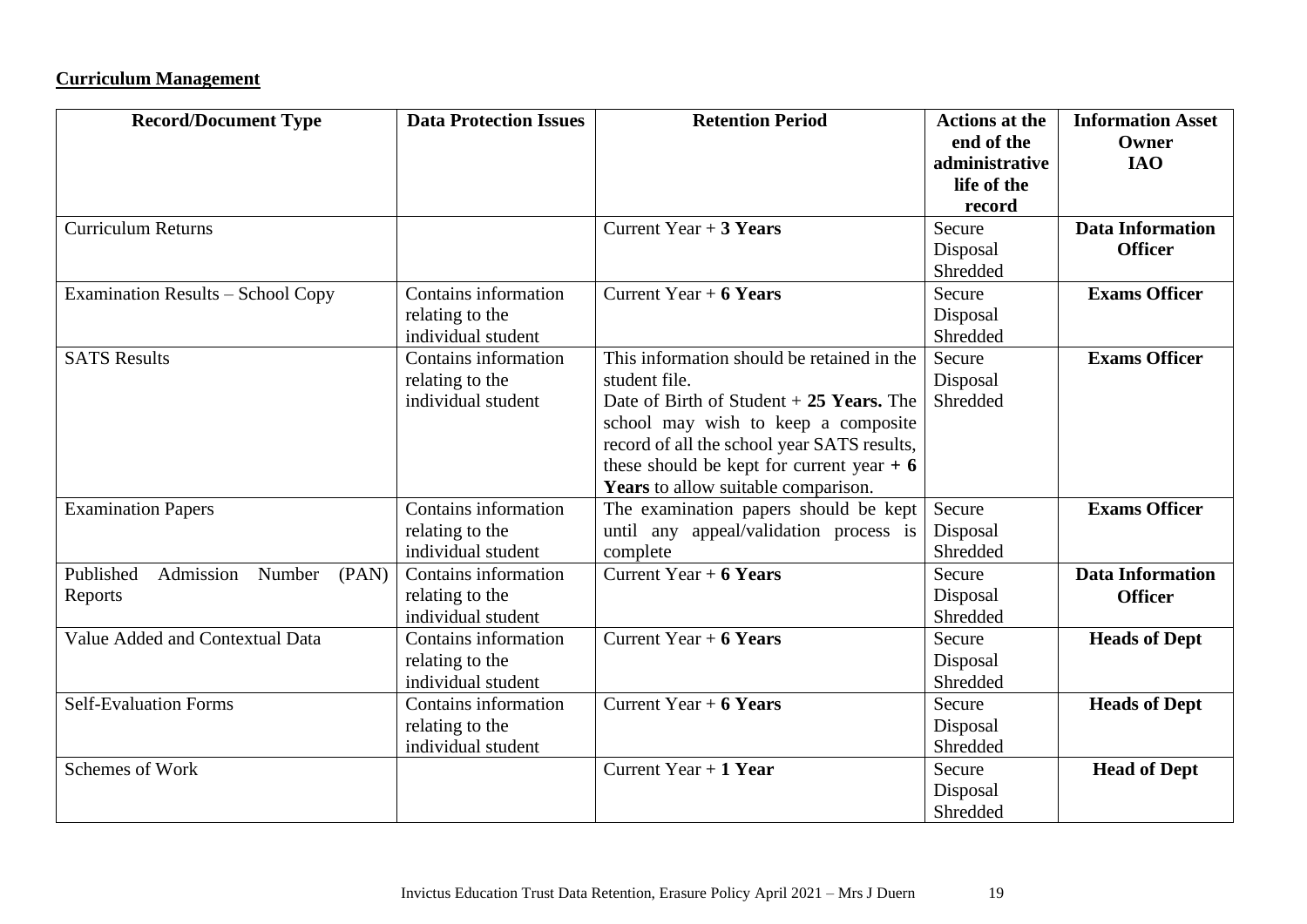# **Curriculum Management**

| <b>Record/Document Type</b> | <b>Data Protection Issues</b>                                    | <b>Retention Period</b>                                                                                                           | <b>Actions at the</b><br>end of the<br>administrative<br>life of the<br>record | <b>Information Asset</b><br>Owner<br><b>IAO</b> |
|-----------------------------|------------------------------------------------------------------|-----------------------------------------------------------------------------------------------------------------------------------|--------------------------------------------------------------------------------|-------------------------------------------------|
| Timetable                   |                                                                  | Current Year $+1$ Year                                                                                                            | Review records<br>Secure<br>Disposal,<br>Shredded                              | <b>Head of Dept</b>                             |
| <b>Class Record Books</b>   | May contain<br>information relating to<br>the individual student | Current Year $+1$ Year                                                                                                            | Review records<br>Secure<br>Disposal,<br>Shredded                              | <b>Head of Dept</b>                             |
| <b>Mark Books</b>           |                                                                  | Current Year $+1$ Year                                                                                                            | Review records<br>Secure<br>Disposal,<br>Shredded                              | <b>Head of Dept</b>                             |
| Records of Homework set     |                                                                  | Current Year $+1$ Year                                                                                                            | Review records<br>Secure<br>Disposal,<br>Shredded                              | <b>Head of Dept</b>                             |
| Student's Work              | May contain<br>information relating to<br>the individual student | Current Year $+1$ Year<br>Where possible student's work should be<br>returned to the students at the end of the<br>academic year. | Secure<br>Disposal<br>Shredded                                                 | <b>Head of Dept</b>                             |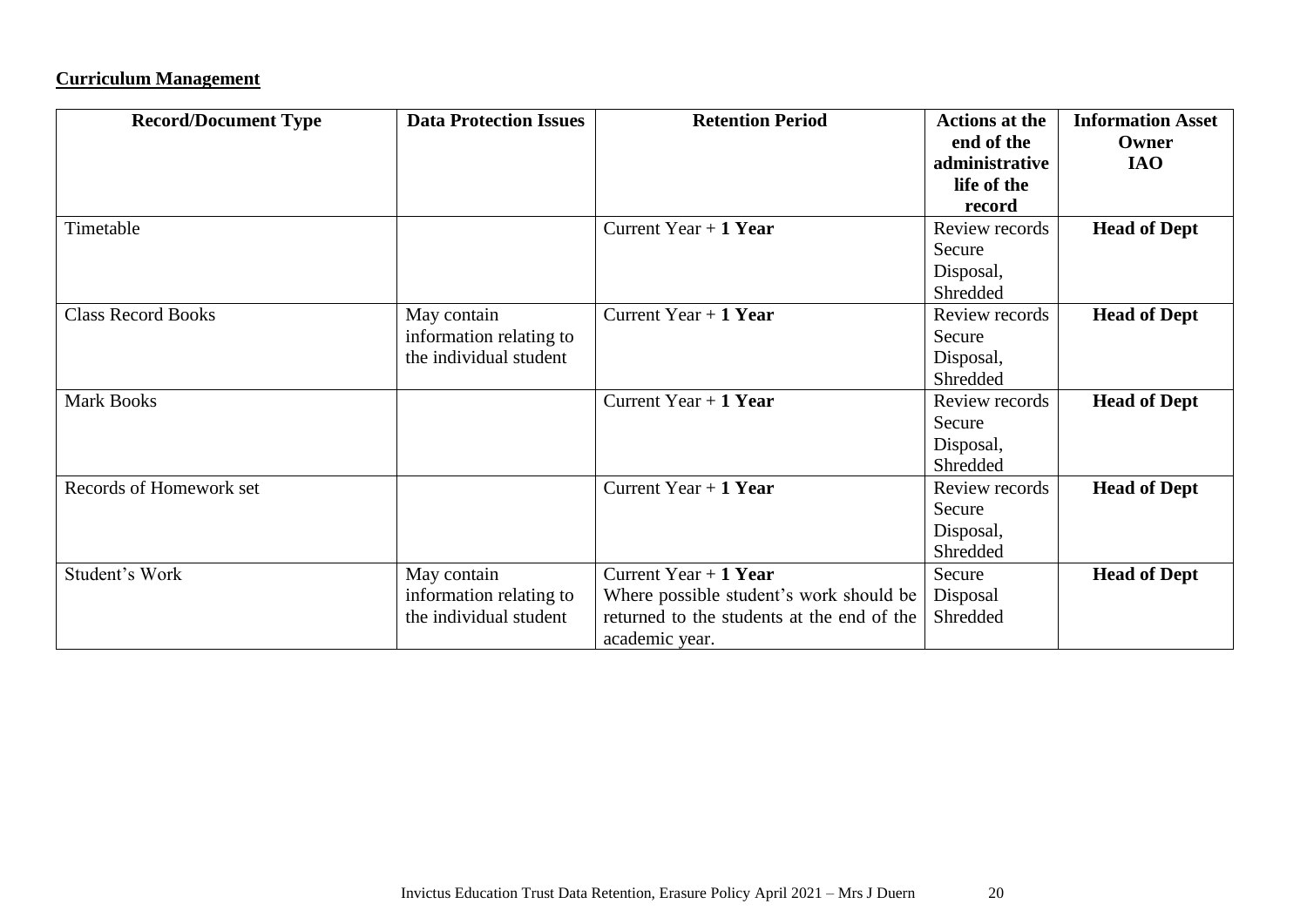# **Extra-Curriculum Activities/Educational Visits**

| <b>Record/Document Type</b>                  | <b>Data Protection Issues</b> | <b>Retention Period</b>                   | <b>Actions at the</b><br>end of the<br>administrative<br>life of the<br>record | <b>Information Asset</b><br>Owner<br><b>IAO</b> |
|----------------------------------------------|-------------------------------|-------------------------------------------|--------------------------------------------------------------------------------|-------------------------------------------------|
| Records created by Trust/Schools to obtain   |                               | Date of $Visit + 10$ Years                | Secure Disposal                                                                | <b>Trip/Activity</b>                            |
| approval to run an Educational Visit outside |                               |                                           | Shredded                                                                       | <b>Leader</b>                                   |
| the Classroom                                |                               |                                           |                                                                                |                                                 |
| Parental consent forms for Trust/School      | Contain information           | Conclusion of the Trip                    | Secure Disposal                                                                | <b>Trip/Activity</b>                            |
| Trips where there has been no major          | relating to the               |                                           | Shredded                                                                       | <b>Leader</b>                                   |
| incident                                     | individual student            |                                           |                                                                                |                                                 |
| Parental consent forms for Trust/School      | Contain information           | Date of Birth of Student $+25$ Years. The | Secure Disposal                                                                | <b>Trip/Activity</b>                            |
| Trips where there has been a major incident  | relating to the               | permission slips for all the students on  | Shredded                                                                       | <b>Leader</b>                                   |
|                                              | individual student            | the trip need to be retained to show that |                                                                                |                                                 |
|                                              |                               | the rules had been followed for all       |                                                                                |                                                 |
|                                              |                               | students.                                 |                                                                                |                                                 |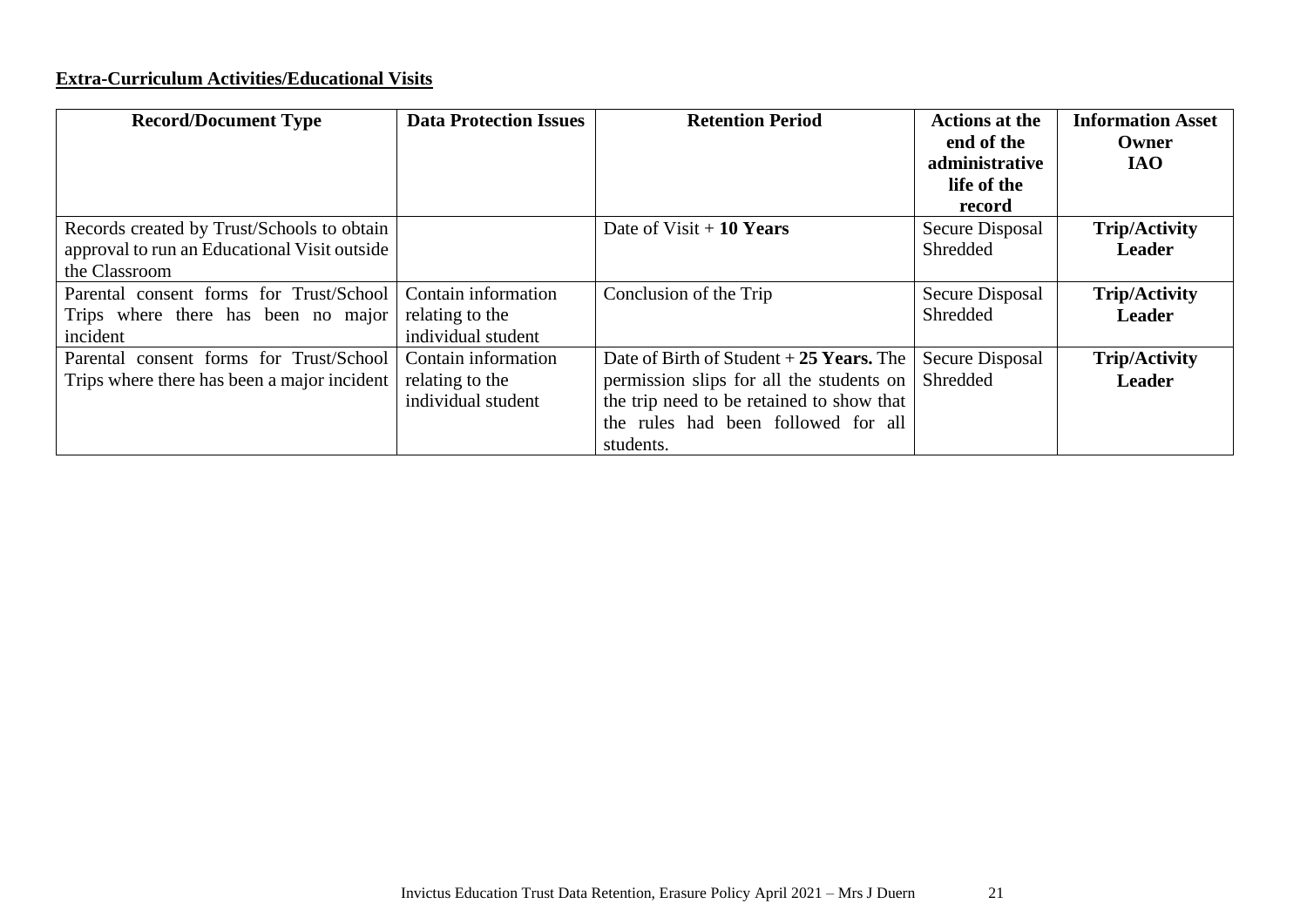# **Family Liaison Officers/Home School Liaison Officers**

| <b>Record/Document Type</b>                                                                                              | <b>Data Protection Issues</b>                                | <b>Retention Period</b>                                                    | <b>Actions at the</b><br>end of the<br>administrative<br>life of the<br>record | <b>Information Asset</b><br>Owner<br><b>IAO</b> |
|--------------------------------------------------------------------------------------------------------------------------|--------------------------------------------------------------|----------------------------------------------------------------------------|--------------------------------------------------------------------------------|-------------------------------------------------|
| Day Books                                                                                                                | Contain information<br>relating to the<br>individual student | Current Year $+2$ Years                                                    | Secure Disposal<br>Shredded                                                    | <b>Liaison Officer</b>                          |
| Reports for outside agencies $-$ where the<br>report has been included on the case file<br>created by the outside agency | Contain information<br>relating to the<br>individual student | Whilst the student is attending the school<br>then destroy                 | Secure Disposal<br>Shredded                                                    | <b>Liaison Officer</b>                          |
| <b>Referral Forms</b>                                                                                                    | Contain information<br>relating to the<br>individual student | While the referral is current                                              | <b>Secure Disposal</b><br>Shredded                                             | <b>Liaison Officer</b>                          |
| <b>Contact Data Sheets</b>                                                                                               | Contain information<br>relating to the<br>individual student | Current year then review, if contract is<br>no longer active then destroy. | Secure Disposal<br>Shredded                                                    | <b>Liaison Officer</b>                          |
| <b>Contact Database Entries</b>                                                                                          | Contain information<br>relating to the<br>individual student | Current year then review, if contract is<br>no longer active then destroy. | Secure Disposal<br>Shredded                                                    | <b>Liaison Officer</b>                          |
| Group Registers                                                                                                          | Contain information<br>relating to the<br>individual student | Current Year $+2$ Years                                                    | <b>Secure Disposal</b><br>Shredded                                             | <b>Liaison Officer</b>                          |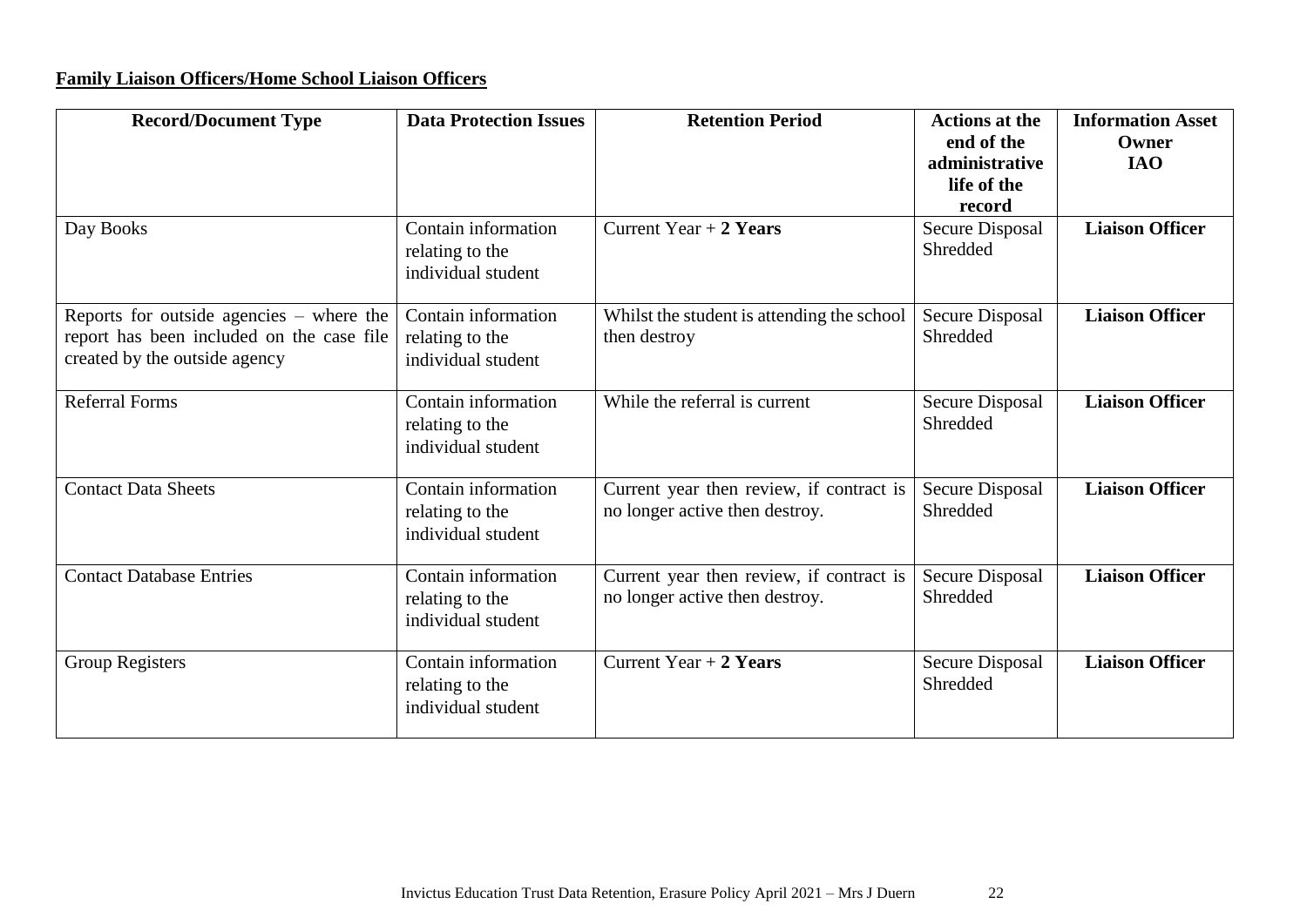# **Central Government and Local Authority**

| <b>Record/Document Type</b>                                                 | <b>Data Protection Issues</b>                                | <b>Retention Period</b>        | <b>Actions at the</b><br>end of the<br>administrative<br>life of the<br>record | <b>Information Asset</b><br>Owner<br><b>IAO</b> |
|-----------------------------------------------------------------------------|--------------------------------------------------------------|--------------------------------|--------------------------------------------------------------------------------|-------------------------------------------------|
| Returns made to central government                                          |                                                              | Current Year $+ 6$ Years       | Secure Disposal<br>Shredded                                                    | <b>Student Services</b><br><b>Officer</b>       |
| <b>Secondary Transfer Sheets</b>                                            | Contain information<br>relating to the<br>individual student | Current Year $+2$ Years        | Secure Disposal<br>Shredded                                                    | <b>Student Services</b><br><b>Officer</b>       |
| <b>Attendance Returns</b>                                                   |                                                              | Current Year $+1$ Year         | Secure Disposal<br>Shredded                                                    | <b>Student Services</b><br><b>Officer</b>       |
| <b>School Census Returns</b>                                                |                                                              | Current Year $+5$ Years        | Secure Disposal<br>Shredded                                                    | <b>Student Services</b><br><b>Officer</b>       |
| Circulars and other information sent from<br>the Government/Local Authority |                                                              | <b>Operational Use</b>         | Secure Disposal<br>Shredded                                                    | PA                                              |
| <b>Ofsted Reports and papers</b>                                            |                                                              | Life of the report then review | Secure Disposal<br>Shredded                                                    | PA                                              |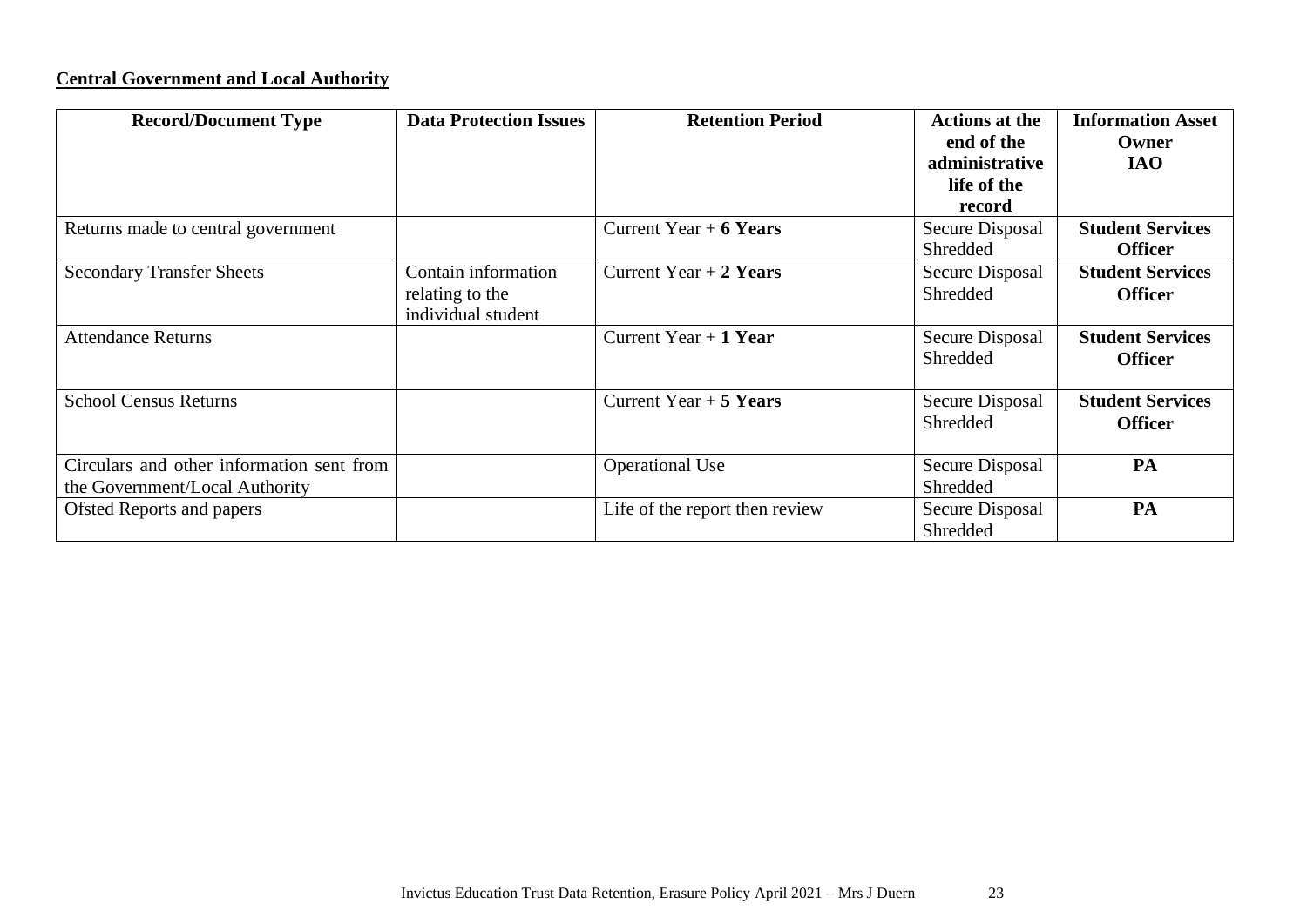# **General Operational Administration**

| <b>Record/Document Type</b>                    | <b>Data Protection Issues</b> | <b>Retention Period</b>                  | <b>Actions at the</b> | <b>Information Asset</b>  |
|------------------------------------------------|-------------------------------|------------------------------------------|-----------------------|---------------------------|
|                                                |                               |                                          | end of the            | Owner                     |
|                                                |                               |                                          | administrative        | <b>IAO</b>                |
|                                                |                               |                                          | life of the           |                           |
|                                                |                               |                                          | record                |                           |
| <b>General Files Series</b>                    |                               | Current Year $+5$ Years then review data | Secure Disposal       | PA                        |
| Records relating to the creation and           |                               | Current Year $+3$ Years                  | Standard              | <b>Marketing Director</b> |
| publication of the Trusts/Schools brochure     |                               |                                          | Disposal              | PA                        |
| or prospectus.                                 |                               |                                          |                       |                           |
| Records relating to the creation and           |                               | Current Year $+1$ Years                  | Standard              | <b>Marketing Director</b> |
| distribution of circulars to staff, parents or |                               |                                          | Disposal              | PA                        |
| students                                       |                               |                                          |                       |                           |
| Newsletters and other items with a short       |                               | Current Year $+1$ Years                  | Standard              | <b>Marketing Director</b> |
| operational use                                |                               |                                          | Disposal              | PA                        |
| Visitors books and signing in sheets           | Contains information          | Current Year $+ 6$ Years                 | Secure Disposal       | Receptionist              |
|                                                | relating to individuals       |                                          | Shredded              | PA                        |
| Records relating to the creation and           | Contains information          | Current Year $+ 6$ Years                 | Secure Disposal       | PA                        |
| of<br>Parent<br>Teacher<br>management          | relating to individuals       |                                          | Shredded              |                           |
| Associations and/or Old Pupil Associations     |                               |                                          |                       |                           |
|                                                |                               |                                          |                       |                           |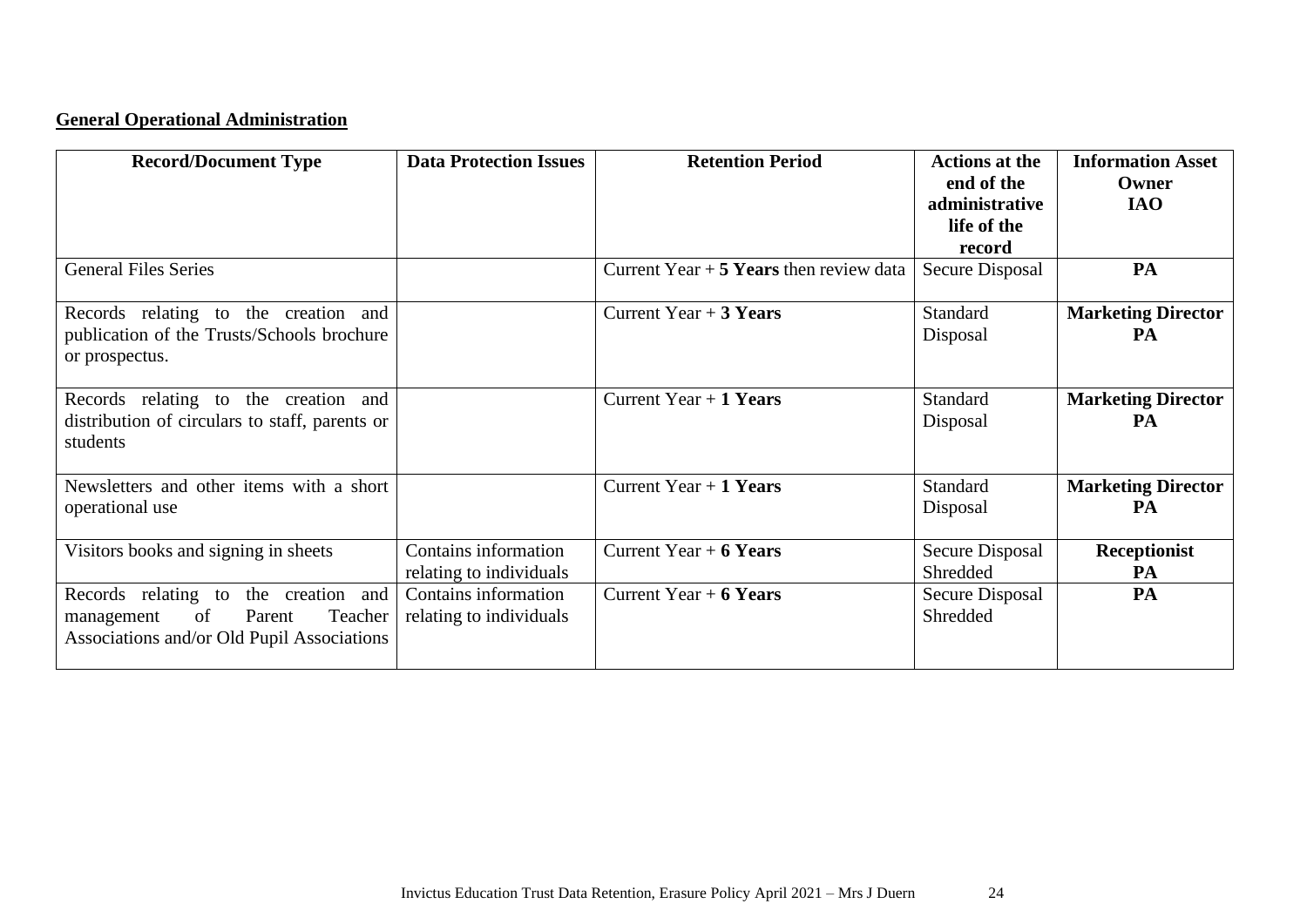# **Human Resources/Payroll**

This section deals with all matter of Human Resources Management in the Trust

| <b>Record/Document Type</b>                  | <b>Data Protection Issues</b> | <b>Retention Period</b>                    | <b>Actions at the</b>  | <b>Information Asset</b> |
|----------------------------------------------|-------------------------------|--------------------------------------------|------------------------|--------------------------|
|                                              |                               |                                            | end of the             | Owner                    |
|                                              |                               |                                            | administrative         | <b>IAO</b>               |
|                                              |                               |                                            | life of the record     |                          |
| All records leading up to the appointment    | Contains information          | Date of Appointment $+ 6$ Years            | Secure Disposal        | <b>HR Director</b>       |
| of the new Executive Headteacher/CEO,        | relating to individuals       |                                            | Shredded               |                          |
| Headteacher                                  |                               |                                            |                        |                          |
| All records leading up to the appointment of | Contains information          | <b>Six Months</b> after the appointment of | <b>Secure Disposal</b> | <b>HR</b> Director       |
| a new member of staff – unsuccessful         | relating to individuals       | the successful candidate                   | Shredded               |                          |
| candidates                                   |                               |                                            |                        |                          |
| All records leading up to the appointment of | Contains information          | All the relevant information should be     | <b>Secure Disposal</b> | <b>HR Director</b>       |
| a new member of staff – successful           | relating to individuals.      | added to the staff personal file.          | Shredded               |                          |
| candidate                                    |                               | Termination of employee $+6$ Years         |                        |                          |
| Pre-employment vetting information for       | Contains information          | The school does not have to keep           | Secure Disposal        | <b>HR</b> Director       |
| DBS checks                                   | relating to individuals       | copies of DBS certificates, these are      | Shredded               |                          |
|                                              |                               | now issued to the employee. If the         |                        |                          |
|                                              |                               | school does retain a copy it should be     |                        |                          |
|                                              |                               | for no longer than 6 months.               |                        |                          |
| Proof of identity collected as part of the   | Contains information          | All, the relevant information should be    | <b>Secure Disposal</b> | <b>HR Director</b>       |
| process of checking DBS disclosure           | relating to individuals       | added to the staff personal file.          | Shredded               |                          |
|                                              |                               | Termination of employee $+6$ Years         |                        |                          |
| Pre-employment vetting information –         | Contains information          | All, the relevant information should be    | <b>Secure Disposal</b> | <b>HR</b> Director       |
| evidence proving the right to work in the    | relating to individuals       | added to the staff personal file.          | Shredded               |                          |
| United Kingdom                               |                               | Termination of employee $+6$ Years         |                        |                          |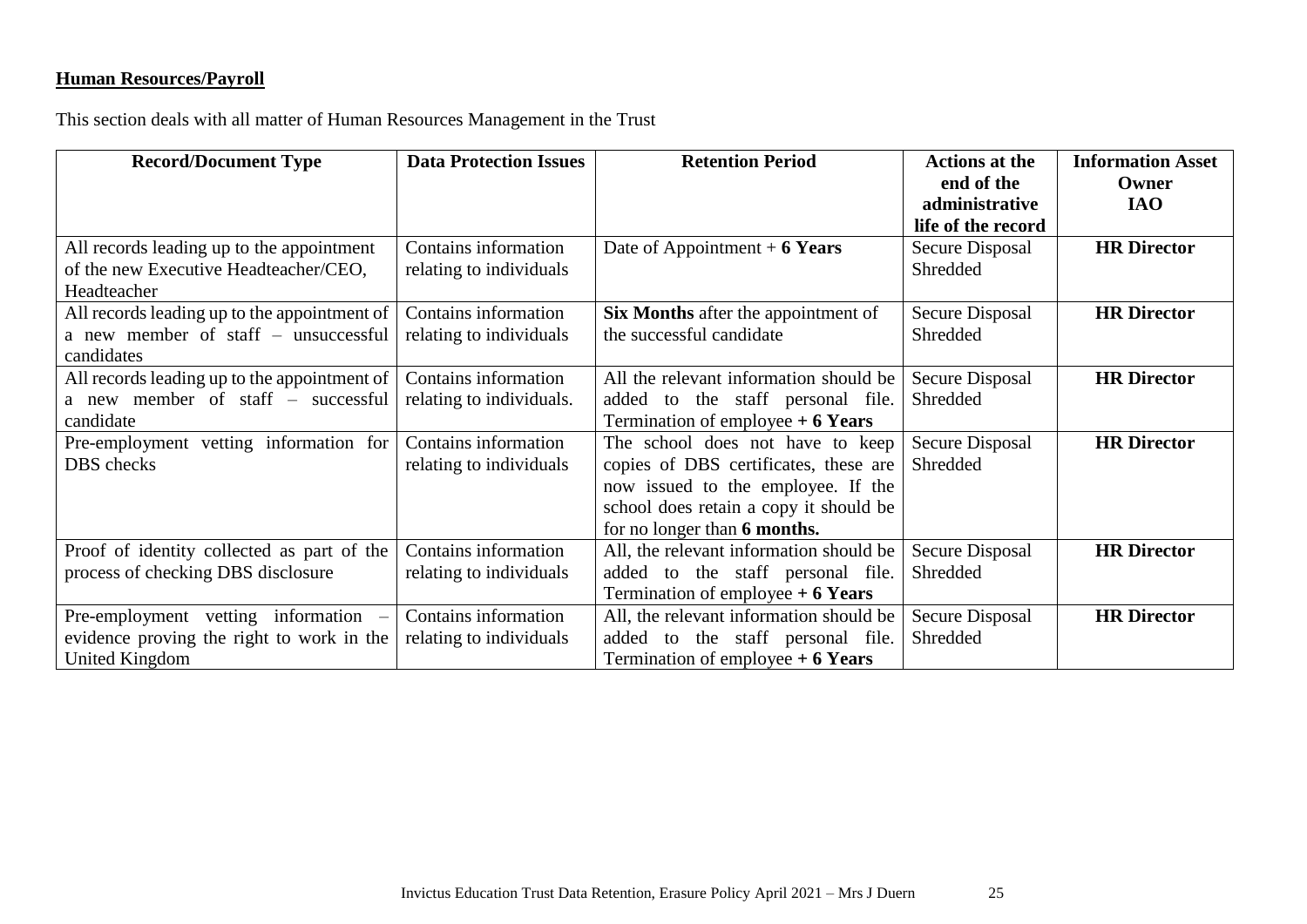# **Human Resources/Payroll**

This section deals with all matter of Human Resources Management in the Trust

| <b>Record/Document Type</b>               | <b>Data Protection Issues</b> | <b>Retention Period</b>            | <b>Actions at the end</b> | <b>Information Asset</b> |
|-------------------------------------------|-------------------------------|------------------------------------|---------------------------|--------------------------|
|                                           |                               |                                    | of the                    | Owner                    |
|                                           |                               |                                    | administrative life       | <b>IAO</b>               |
|                                           |                               |                                    | of the record             |                          |
| <b>Staff Personal File</b>                | Contains information          | Termination of employee $+6$ Years | Secure Disposal           | <b>HR</b> Director       |
|                                           | relating to individuals       |                                    | Shredded                  |                          |
| Timesheets                                | Contains information          | Current Year $+ 6$ Years           | Secure Disposal           | <b>HR Director</b>       |
|                                           | relating to individuals       |                                    | Shredded                  |                          |
| Annual Appraisal / Assessment Records     | Contains information          | Current Year $+5$ Years            | Secure Disposal           | <b>HR</b> Director       |
|                                           | relating to individuals.      |                                    | Shredded                  |                          |
| Maternity/Paternity Pay Records           | Contains information          | Current Year $+3$ Years            | Secure Disposal           | <b>HR</b> Director       |
|                                           | relating to individuals       |                                    | Shredded                  |                          |
| under retirement benefits<br>Records held | Contains information          | Current Year $+ 6$ Years           | Secure Disposal           | <b>HR</b> Director       |
| schemes.                                  | relating to individuals       |                                    | Shredded                  |                          |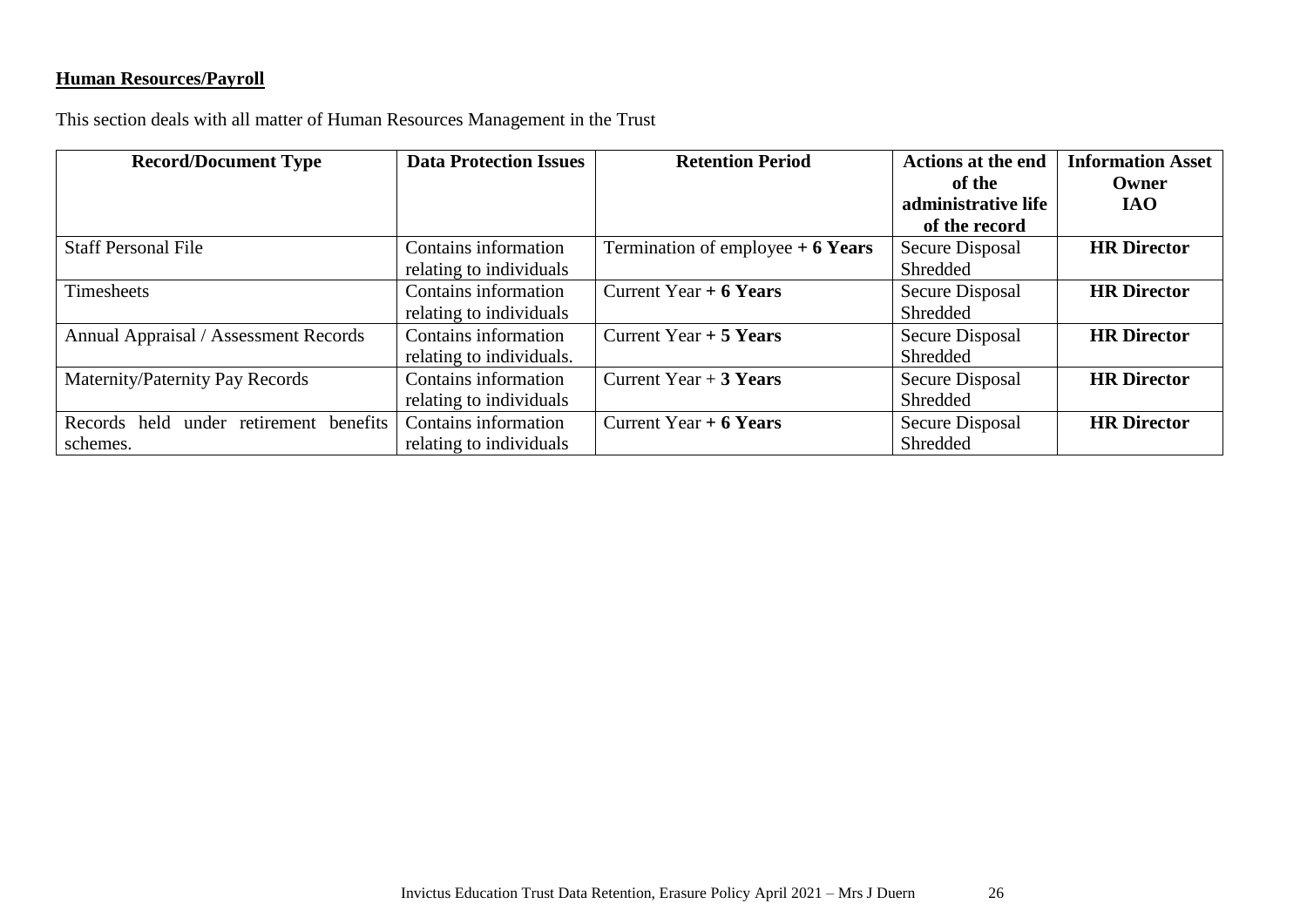# **Human Resources - Management of Disciplinary / Grievance Processes**

| <b>Record/Document Type</b>                                                           | <b>Data Protection Issues</b> | <b>Retention Period</b>                                                      | <b>Actions at the end</b><br>of the | <b>Information Asset</b><br>Owner |
|---------------------------------------------------------------------------------------|-------------------------------|------------------------------------------------------------------------------|-------------------------------------|-----------------------------------|
|                                                                                       |                               |                                                                              | administrative life                 | <b>IAO</b>                        |
|                                                                                       | Contains information          |                                                                              | of the record                       |                                   |
| Allegations of a child protection nature<br>against a member of staff including where |                               | Until the person's normal retirement<br>age or 10 years from the date of the | <b>Secure Disposal</b><br>Shredded  | <b>HR</b> Director                |
| the allegation is unfounded                                                           | relating to individuals       | allegation whichever, is the longer                                          |                                     |                                   |
|                                                                                       |                               | period, then review.                                                         |                                     |                                   |
|                                                                                       |                               | Note; allegations that are found to be                                       |                                     |                                   |
|                                                                                       |                               | malicious should be removed from                                             |                                     |                                   |
|                                                                                       |                               | the personnel files. If founded, they                                        |                                     |                                   |
|                                                                                       |                               | are to be retained on file, and a copy                                       |                                     |                                   |
|                                                                                       |                               | provided to the person concerned.                                            |                                     |                                   |
| <b>Disciplinary Proceedings</b>                                                       | Contains information          | No Grounds for Disciplinary                                                  | If the case is not                  | <b>HR</b> Director                |
|                                                                                       | relating to individuals       |                                                                              | founded.<br>then                    |                                   |
|                                                                                       |                               |                                                                              | dispose<br>of<br>case               |                                   |
|                                                                                       |                               |                                                                              | material at the end                 |                                   |
|                                                                                       |                               |                                                                              | of the case. Secure                 |                                   |
|                                                                                       |                               |                                                                              | Disposal                            |                                   |
| Oral Warning                                                                          | Contains information          | Date of Warning $+$ 6 months                                                 | Warning must be                     | <b>HR Director</b>                |
|                                                                                       | relating to individuals       |                                                                              | expunged<br>from                    |                                   |
|                                                                                       |                               |                                                                              | employee file after                 |                                   |
|                                                                                       |                               |                                                                              | retention<br>period.                |                                   |
|                                                                                       |                               |                                                                              | <b>Secure Disposal</b>              |                                   |
| Written Warning - Level 1                                                             | Contains information          | Date of Warning $+6$ months                                                  | Warning must be                     | <b>HR Director</b>                |
|                                                                                       | relating to individuals       |                                                                              | expunged<br>from                    |                                   |
|                                                                                       |                               |                                                                              | employee file after                 |                                   |
|                                                                                       |                               |                                                                              | retention<br>period.                |                                   |
|                                                                                       |                               |                                                                              | <b>Secure Disposal</b>              |                                   |
| Written Warning - Level 2                                                             | Contains information          | Date of Warning $+12$ months                                                 | Warning must be                     | <b>HR Director</b>                |
|                                                                                       | relating to individuals       |                                                                              | expunged<br>from                    |                                   |
|                                                                                       |                               |                                                                              | employee file after                 |                                   |
|                                                                                       |                               |                                                                              | retention<br>period.                |                                   |
|                                                                                       |                               |                                                                              | <b>Secure Disposal</b>              |                                   |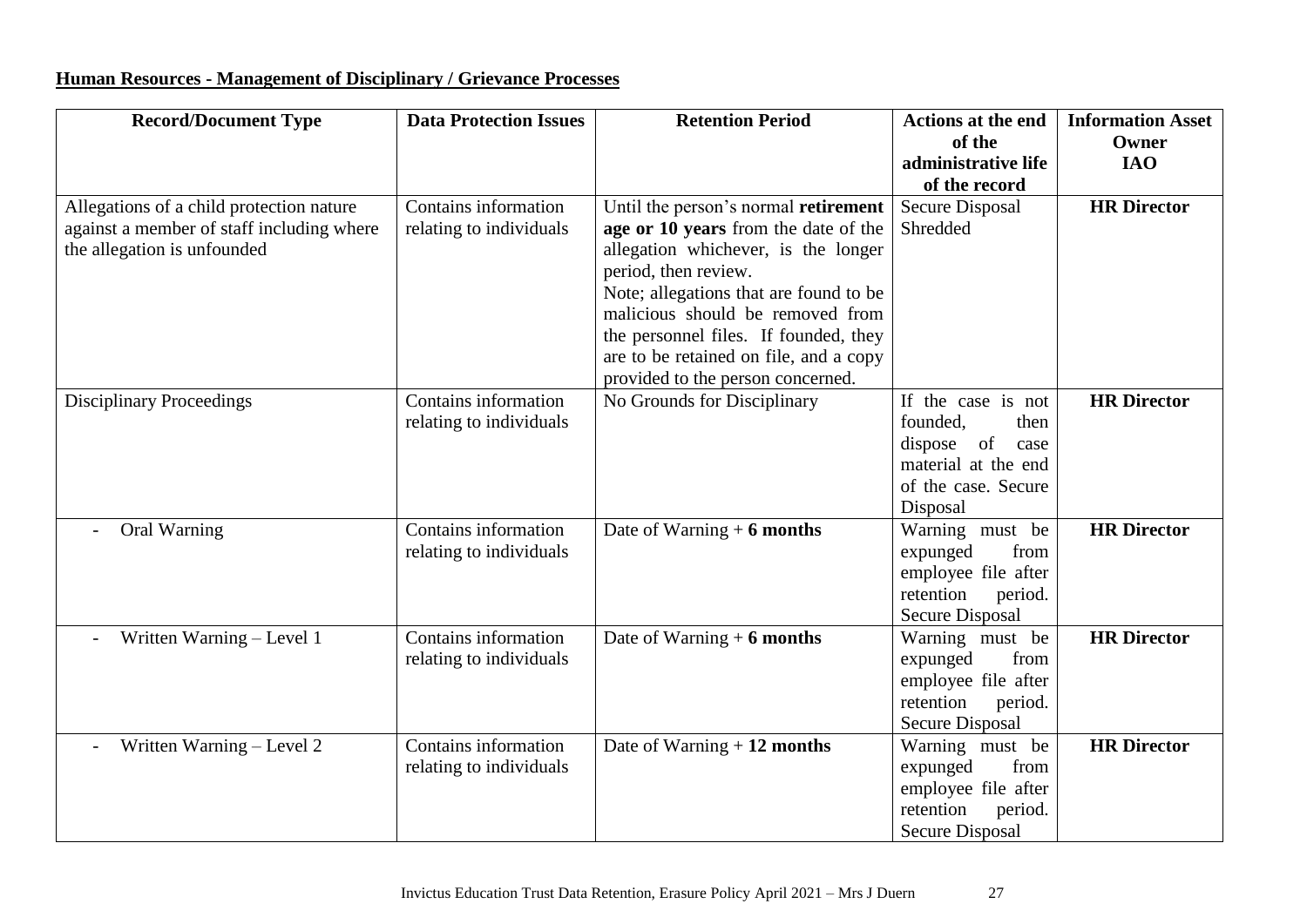| Final Warning | Contains information      | Date of Warning $+18$ months | Warning must be      | <b>HR</b> Director |
|---------------|---------------------------|------------------------------|----------------------|--------------------|
|               | I relating to individuals |                              | from<br>expunged     |                    |
|               |                           |                              | employee file after  |                    |
|               |                           |                              | period.<br>retention |                    |
|               |                           |                              | Secure Disposal      |                    |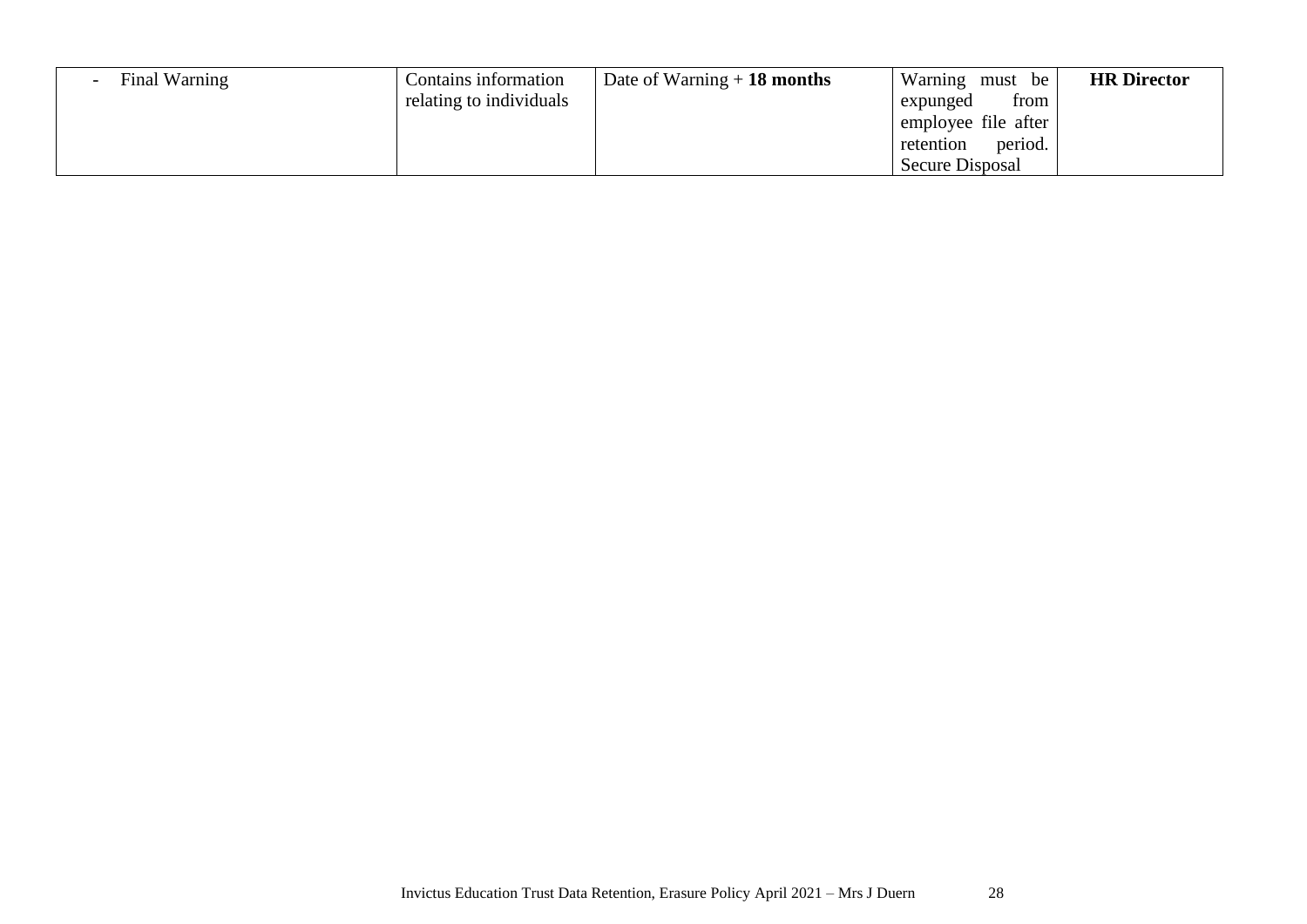# **Health and Safety**

| <b>Record/Document Type</b>                 | <b>Data Protection Issues</b>                   | <b>Retention Period</b>                                                                                                   | <b>Actions at the end</b><br>of the<br>administrative life<br>of the record | <b>Information Asset</b><br>Owner<br><b>IAO</b>                                         |
|---------------------------------------------|-------------------------------------------------|---------------------------------------------------------------------------------------------------------------------------|-----------------------------------------------------------------------------|-----------------------------------------------------------------------------------------|
| Health & Safety Policy Statements           |                                                 | Life of Policy $+3$ Years                                                                                                 | Secure Disposal<br>Shredded                                                 | <b>Chief Operating</b><br><b>Officer</b>                                                |
| Health & Safety Risk Assessments            |                                                 | Life of Risk assessment $+3$ Years                                                                                        | <b>Secure Disposal</b><br>Shredded                                          | <b>Chief Operating</b><br><b>Officer / Facilities</b><br>& Operations<br><b>Manager</b> |
| Records relating to accident/injury at work | Contains information<br>relating to individuals | Date of incident $+12$ Years in the<br>case of serious accidents a further<br>retention period will need to be<br>applied | <b>Secure Disposal</b><br>Shredded                                          | <b>Chief Operating</b><br><b>Officer / Facilities</b><br>& Operations<br><b>Manager</b> |
| <b>Accident Reporting:</b>                  |                                                 |                                                                                                                           |                                                                             | <b>Chief Operating</b><br><b>Officer / Facilities</b><br>& Operations<br><b>Manager</b> |
| <b>Adults</b>                               | Contains information<br>relating to individuals | Date of the incident $+6$ Years                                                                                           | Secure Disposal<br>Shredded                                                 | <b>Chief Operating</b><br><b>Officer / Facilities</b><br>& Operations<br><b>Manager</b> |
| Children                                    | Contains information<br>relating to individuals | DOB of the child $+25$ Years                                                                                              | Secure Disposal<br>Shredded                                                 | <b>Chief Operating</b><br><b>Officer / Facilities</b><br>& Operations<br><b>Manager</b> |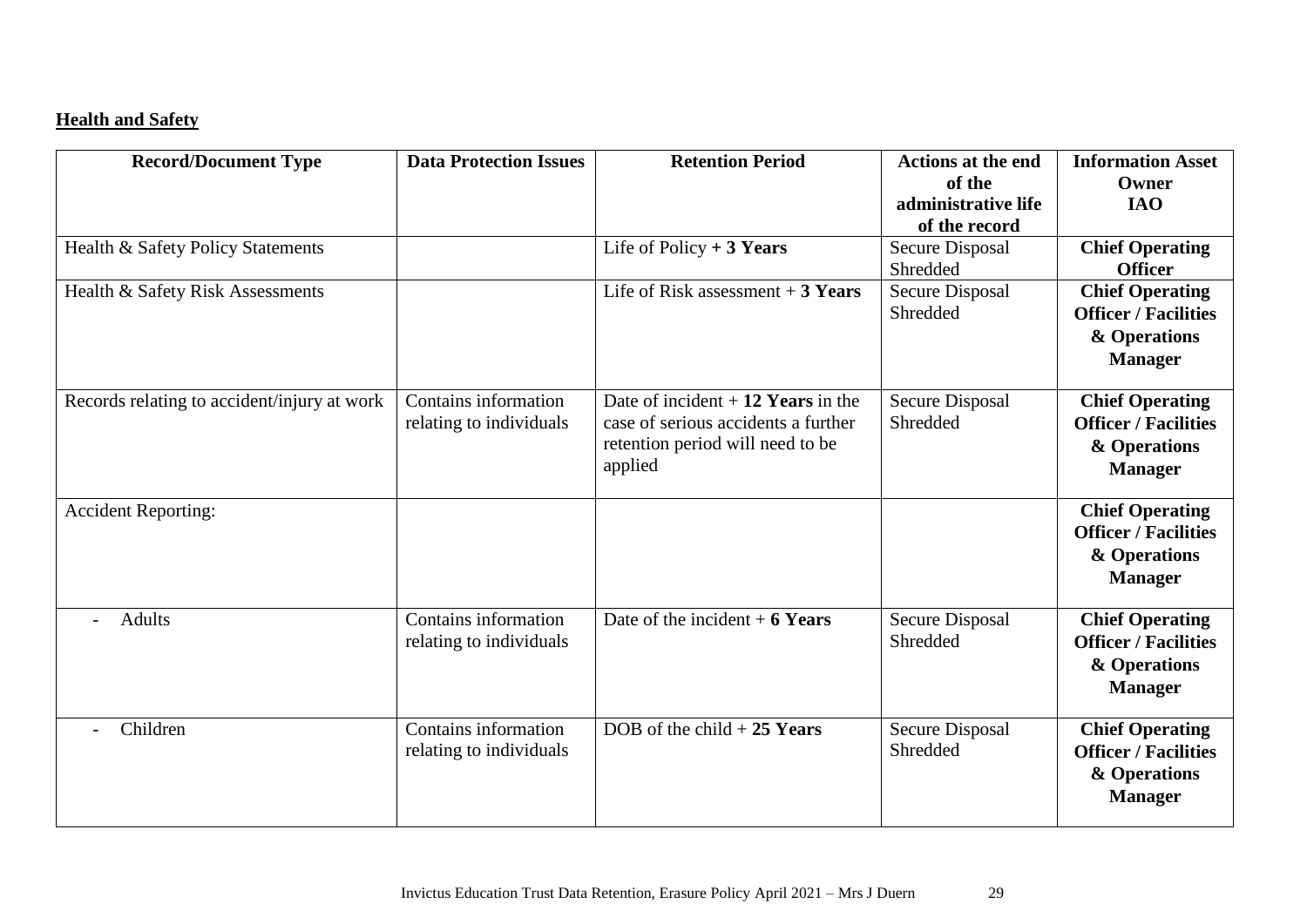| Control of Substances Hazardous to Health<br>(COSHH)                                                                         | Current Year $+$ 40 Years | Secure Disposal<br>Shredded | <b>Chief Operating</b><br><b>Officer / Facilities</b><br>& Operations<br><b>Manager</b> |
|------------------------------------------------------------------------------------------------------------------------------|---------------------------|-----------------------------|-----------------------------------------------------------------------------------------|
| Process of monitoring of areas where<br>employees, students, visitors are likely to<br>have become in contact with Asbestos  | Last action $+40$ Years   | Secure Disposal<br>Shredded | <b>Chief Operating</b><br><b>Officer / Facilities</b><br>& Operations<br><b>Manager</b> |
| Process of monitoring of areas where<br>employees, students, visitors are likely to<br>have become in contact with Radiation | Last action $+50$ Years   | Secure Disposal<br>Shredded | <b>Chief Operating</b><br><b>Officer / Facilities</b><br>& Operations<br><b>Manager</b> |
| <b>Fire Precautions Log Books</b>                                                                                            | Current Year $+ 6$ Years  | Secure Disposal<br>Shredded | <b>Chief Operating</b><br><b>Officer / Facilities</b><br>& Operations<br><b>Manager</b> |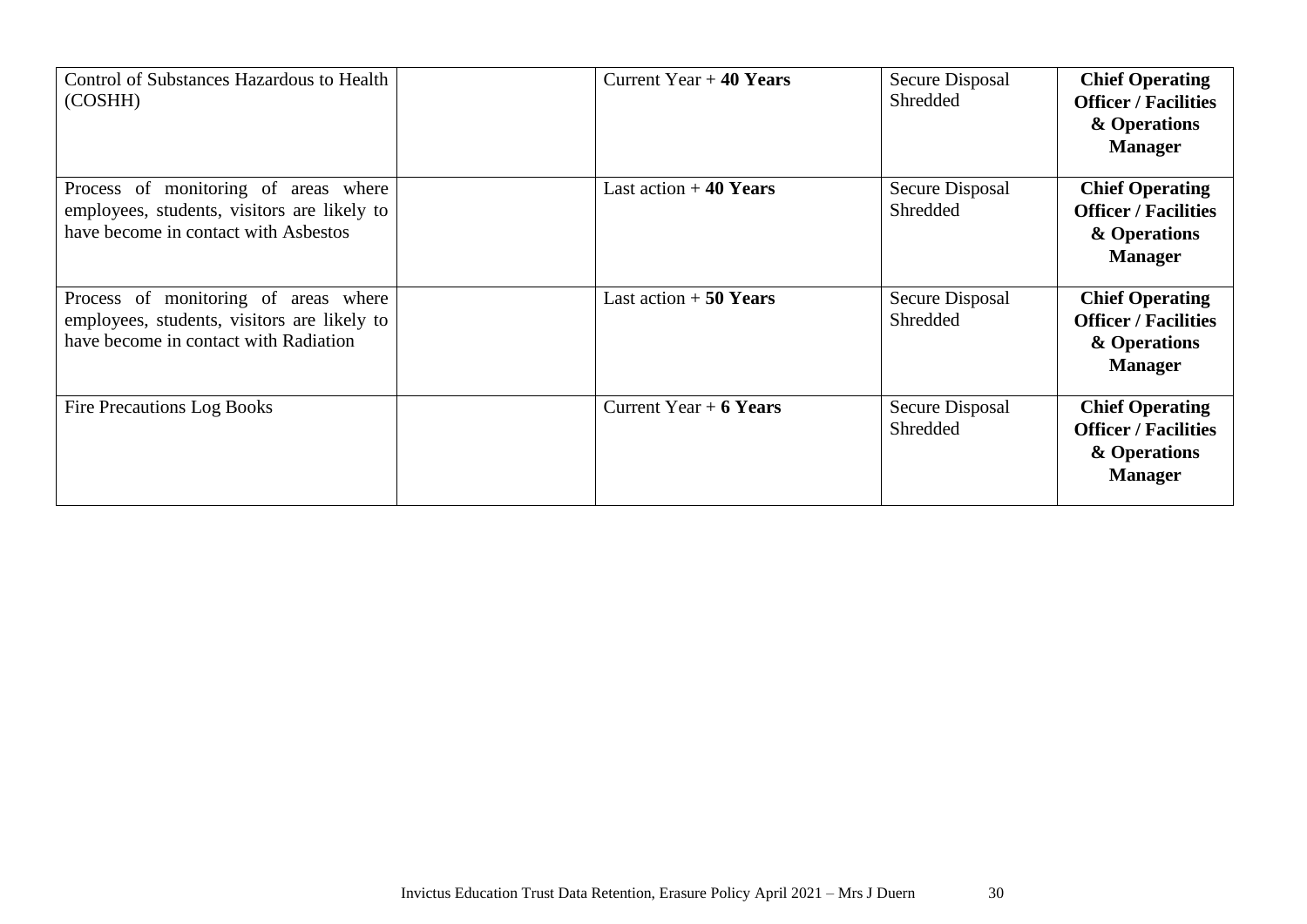# **Financial Management – Accounts and Statements including Budget Management**

| <b>Record/Document Type</b>                                                                                                                      | <b>Data Protection Issues</b>                                             | <b>Retention Period</b>                                    | <b>Actions at the end</b><br>of the<br>administrative life<br>of the record | <b>Information Asset</b><br>Owner<br><b>IAO</b> |
|--------------------------------------------------------------------------------------------------------------------------------------------------|---------------------------------------------------------------------------|------------------------------------------------------------|-----------------------------------------------------------------------------|-------------------------------------------------|
| <b>Annual Accounts</b>                                                                                                                           |                                                                           | Current Year $+ 6$ Years                                   | Secure Disposal<br>Shredded                                                 | <b>Chief Finance</b><br><b>Officer</b>          |
| Loans and grants managed by Trust/School                                                                                                         |                                                                           | Date of last payment on the loan +<br>12 Years then review | Secure Disposal<br>Shredded                                                 | <b>Chief Finance</b><br><b>Officer</b>          |
| <b>Student Grant/Bursary applications</b>                                                                                                        | Contains<br>information<br>relating to individuals                        | Current Year $+3$ Years                                    | Secure Disposal<br>Shredded                                                 | <b>Senior Finance</b><br><b>Officer</b>         |
| All records relating to the creation and<br>management of budgets including Annual<br>Statements<br>Budget<br>and<br>supporting<br>documentation |                                                                           | Life of the Budget $+3$ Years                              | Secure Disposal<br>Shredded                                                 | <b>Senior Finance</b><br><b>Officer</b>         |
| Invoices, receipts, order books, requisitions<br>and delivery notes                                                                              | May contain<br>information relating to<br>$individuals - sole$<br>traders | Current financial year $+ 6$ Years                         | Secure Disposal<br>Shredded                                                 | <b>Senior Finance</b><br><b>Officer</b>         |
| Records relating to the collection and<br>banking of monies                                                                                      | May contain<br>information relating to<br>individuals                     | Current financial year $+ 6$ Years                         | <b>Secure Disposal</b><br>Shredded                                          | <b>Senior Finance</b><br><b>Officer</b>         |
| Records relating to the identification and<br>collection of debt.                                                                                | May contain<br>information relating to<br>individuals                     | Current financial year $+ 6$ Years                         | Secure Disposal<br>Shredded                                                 | <b>Senior Finance</b><br><b>Officer</b>         |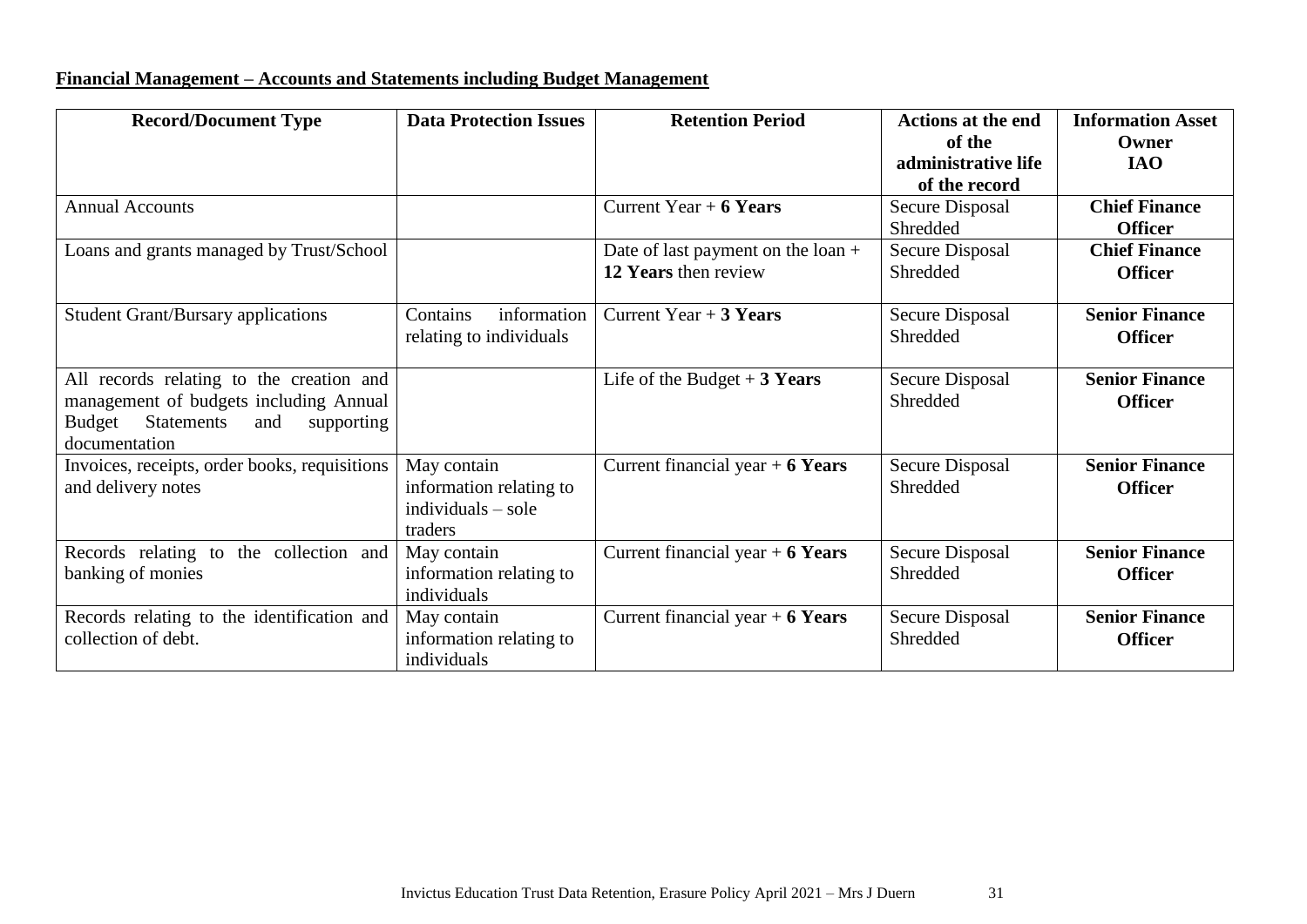# **Financial Management - Contracts Management**

| <b>Record/Document Type</b>                                            | <b>Data Protection Issues</b>                         | <b>Retention Period</b>                                        | <b>Actions at the end</b><br>of the<br>administrative life<br>of the record | <b>Information Asset</b><br>Owner<br><b>IAO</b>                                                  |
|------------------------------------------------------------------------|-------------------------------------------------------|----------------------------------------------------------------|-----------------------------------------------------------------------------|--------------------------------------------------------------------------------------------------|
| All records relating to the management of<br>contracts under seal      | May contain<br>information relating to<br>individuals | Last payment on the contract $+12$<br><b>Years</b>             | Secure Disposal<br>Shredded                                                 | <b>Chief Operating</b><br><b>Officer</b><br><b>Facilities &amp;</b><br><b>Operations Manager</b> |
| All records relating to the management of<br>contracts under signature | May contain<br>information relating to<br>individuals | Last payment on the contract $+ 6$<br><b>Years</b> then review | Secure Disposal<br>Shredded                                                 | <b>Chief Operating</b><br><b>Officer</b><br><b>Facilities &amp;</b><br><b>Operations Manager</b> |
| Records relating to the monitoring of<br>contracts                     | May contain<br>information relating to<br>individuals | Current year $+2$ Years                                        | Secure Disposal<br>Shredded                                                 | <b>Chief Operating</b><br><b>Officer</b><br><b>Facilities &amp;</b><br><b>Operations Manager</b> |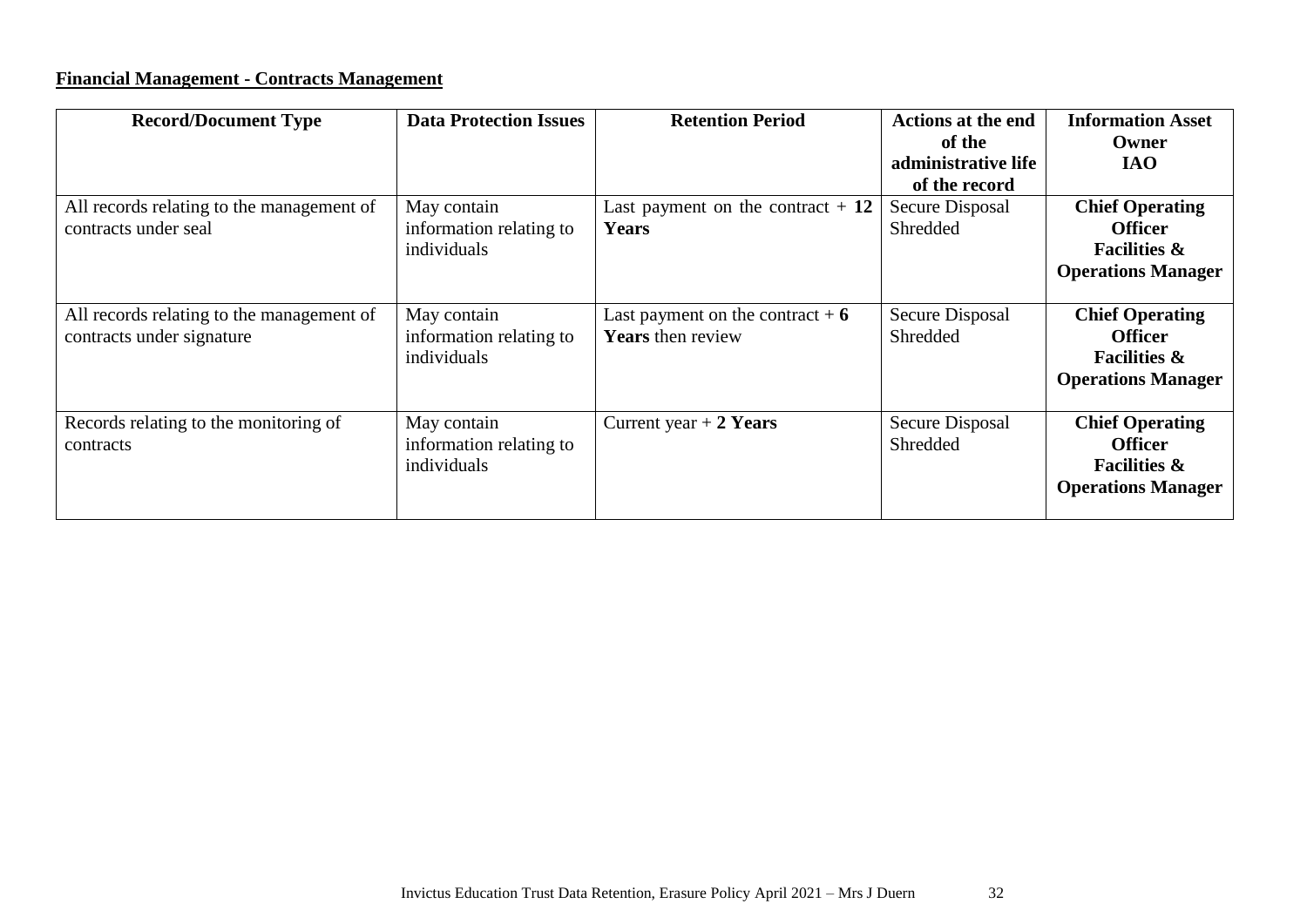# **Financial Management – School Fund**

| <b>Record/Document Type</b>   | <b>Data Protection Issues</b>                      | <b>Retention Period</b>  | <b>Actions at the end</b>     | <b>Information Asset</b>                |
|-------------------------------|----------------------------------------------------|--------------------------|-------------------------------|-----------------------------------------|
|                               |                                                    |                          | of the<br>administrative life | Owner<br><b>IAO</b>                     |
|                               |                                                    |                          | of the record                 |                                         |
| School Fund – Cheque Books    | May contain information                            | Current year $+ 6$ Years | Secure Disposal               | <b>Senior Finance</b>                   |
|                               | relating to individuals                            |                          | Shredded                      | <b>Officer</b>                          |
| School Fund – Paying Books    | May contain information                            | Current year $+ 6$ Years | Secure Disposal               | <b>Senior Finance</b>                   |
|                               | relating to individuals                            |                          | Shredded                      | <b>Officer</b>                          |
| School Fund – Ledger          | May contain information<br>relating to individuals | Current year $+ 6$ Years | Secure Disposal<br>Shredded   | <b>Senior Finance</b><br><b>Officer</b> |
| School Fund - Invoices        | May contain information<br>relating to individuals | Current year $+ 6$ Years | Secure Disposal<br>Shredded   | <b>Senior Finance</b><br><b>Officer</b> |
| School Fund – Receipts        | May contain information<br>relating to individuals | Current year $+ 6$ Years | Secure Disposal<br>Shredded   | <b>Senior Finance</b><br><b>Officer</b> |
| School Fund – Bank Statements | May contain information<br>relating to individuals | Current year $+ 6$ Years | Secure Disposal<br>Shredded   | <b>Senior Finance</b><br><b>Officer</b> |
| School Fund - Visits Books    | May contain information<br>relating to individuals | Current year $+ 6$ Years | Secure Disposal<br>Shredded   | <b>Senior Finance</b><br><b>Officer</b> |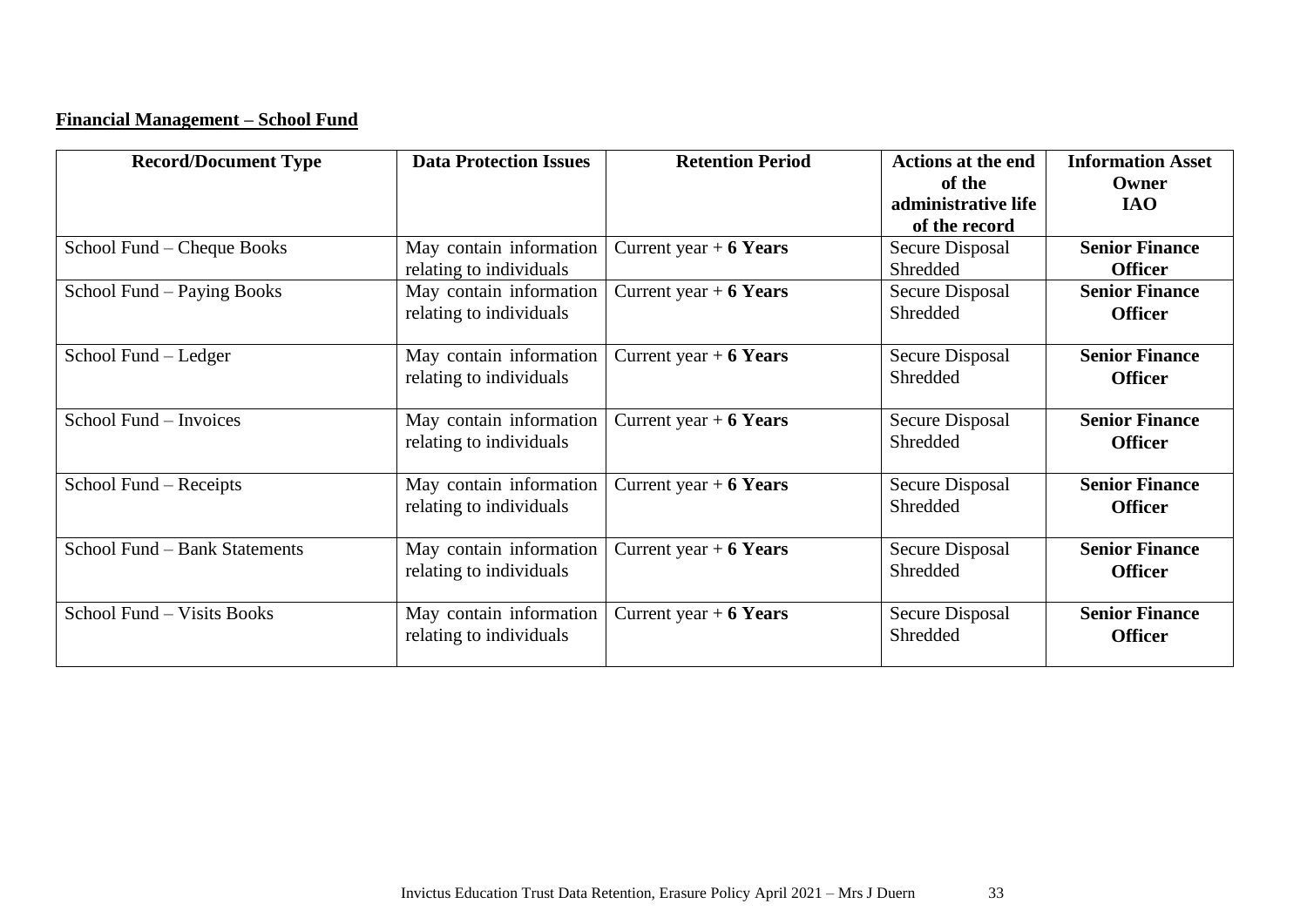# **Financial Management – School Meals Management**

| <b>Record/Document Type</b>   | <b>Data Protection Issues</b>                  | <b>Retention Period</b>  | <b>Actions at the end</b><br>of the<br>administrative life<br>of the record | <b>Information Asset</b><br>Owner<br><b>IAO</b>                      |
|-------------------------------|------------------------------------------------|--------------------------|-----------------------------------------------------------------------------|----------------------------------------------------------------------|
| Free School Meals Registers   | Contain information<br>relating to individuals | Current year $+ 6$ Years | Secure Disposal<br>Shredded                                                 | <b>Catering Manager</b><br><b>Student Services</b><br><b>Officer</b> |
| <b>School Meals Registers</b> | Contain information<br>relating to individuals | Current year $+3$ Years  | Secure Disposal<br>Shredded                                                 | <b>Catering Manager</b><br><b>Student Services</b><br><b>Officer</b> |
| School Meals summary sheets   |                                                | Current year $+3$ Years  | Secure Disposal<br>Shredded                                                 | <b>Catering Manager</b><br><b>Student Services</b><br><b>Officer</b> |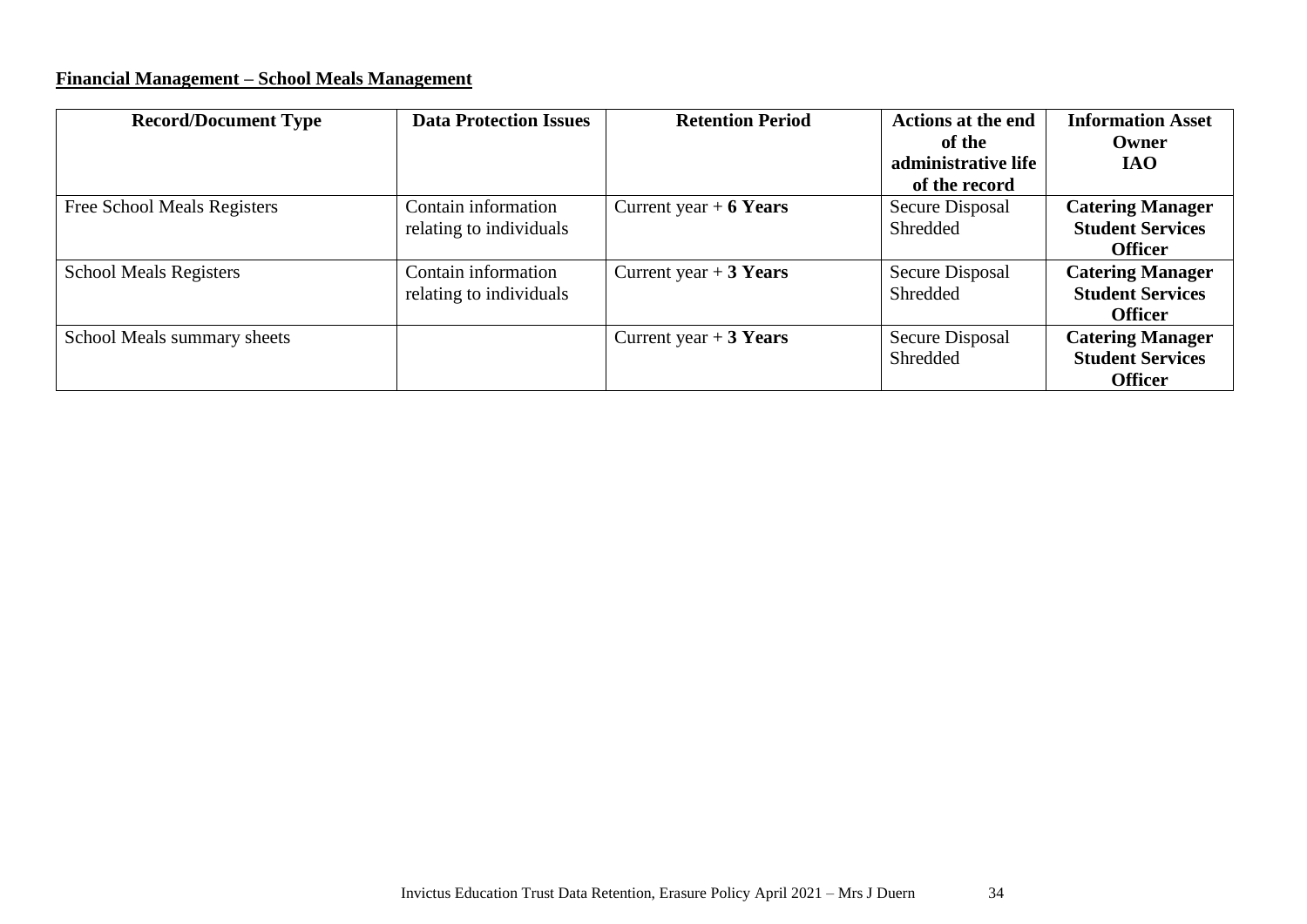# **Property Management**

This section covers the management/maintenance of buildings and property

| <b>Record/Document Type</b>                                                                                                      | <b>Data Protection Issues</b>                      | <b>Retention Period</b>                                                                                                                                    | <b>Actions at the end</b><br>of the<br>administrative life<br>of the record | <b>Information Asset</b><br>Owner<br><b>IAO</b>                      |
|----------------------------------------------------------------------------------------------------------------------------------|----------------------------------------------------|------------------------------------------------------------------------------------------------------------------------------------------------------------|-----------------------------------------------------------------------------|----------------------------------------------------------------------|
| Title deeds of properties belonging to the<br>Trust                                                                              |                                                    | <b>Permanent</b><br>These should follow the property<br>unless the property has been<br>registered with the Land Registry.                                 |                                                                             | <b>Company Secretary</b><br><b>Chief Operating</b><br><b>Officer</b> |
| Plans of property belonging to the Trust                                                                                         |                                                    | These should be retained whilst<br>the building belongs to the Trust,<br>and should be passed onto any<br>new owners if the building is<br>leased or sold. |                                                                             | <b>Company Secretary</b><br><b>Chief Operating</b><br><b>Officer</b> |
| Lease of property, leased by or to the Trust                                                                                     |                                                    | Expiry of lease $+6$ Years                                                                                                                                 | Secure Disposal<br>Shredded                                                 | <b>Company Secretary</b><br><b>Chief Operating</b><br><b>Officer</b> |
| Records relating to the letting of Trust<br>premises                                                                             |                                                    | Current financial year $+ 6$ Years                                                                                                                         | Secure Disposal<br>Shredded                                                 | COO, Facilities &<br><b>Operations Manager</b>                       |
| All records relating to the maintenance of<br>the Trust's schools carried out by<br>contractors                                  |                                                    | Current year $+ 6$ Years                                                                                                                                   | Secure Disposal<br>Shredded                                                 | COO, Facilities &<br><b>Operations Manager</b>                       |
| All records relating to the maintenance of<br>the Trust's schools carried out by<br>employees including maintenance log<br>books | May contain information<br>relating to individuals | Current year $+ 6$ Years                                                                                                                                   | Secure Disposal<br>Shredded                                                 | COO, Facilities &<br><b>Operations Manager</b>                       |